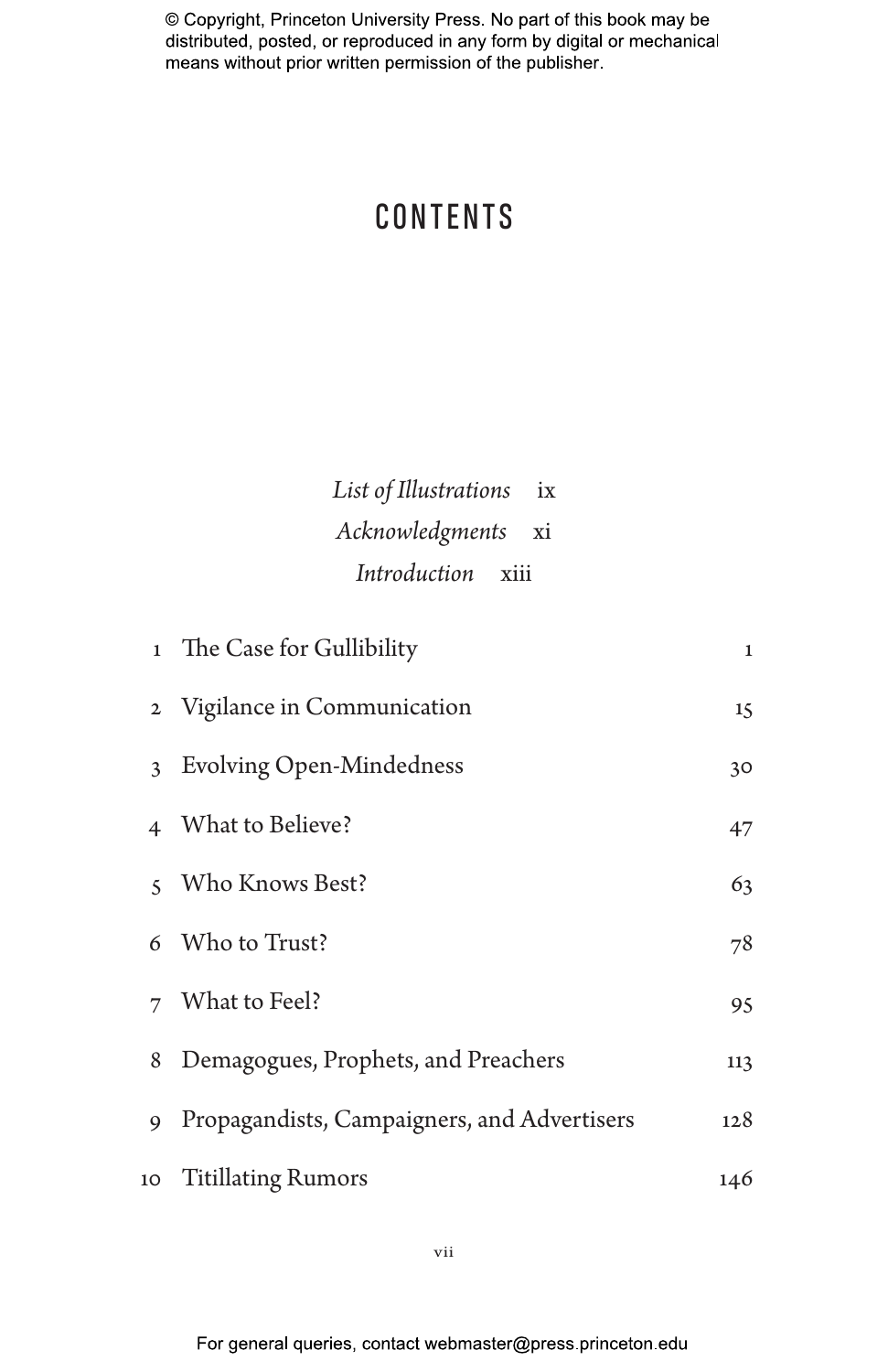#### viii CONTENTS

| 11 From Circular Reporting to Supernatural Beliefs      | 166 |
|---------------------------------------------------------|-----|
| 12 Witches' Confessions and Other Useful<br>Absurdities | 181 |
| 13 Futile Fake News                                     | 199 |
| 14 Shallow Gurus                                        | 217 |
| 15 Angry Pundits and Skillful Con Men                   | 240 |
| 16 The Case against Gullibility                         | 257 |
| Notes<br>273                                            |     |

*References* 307 *Index* 351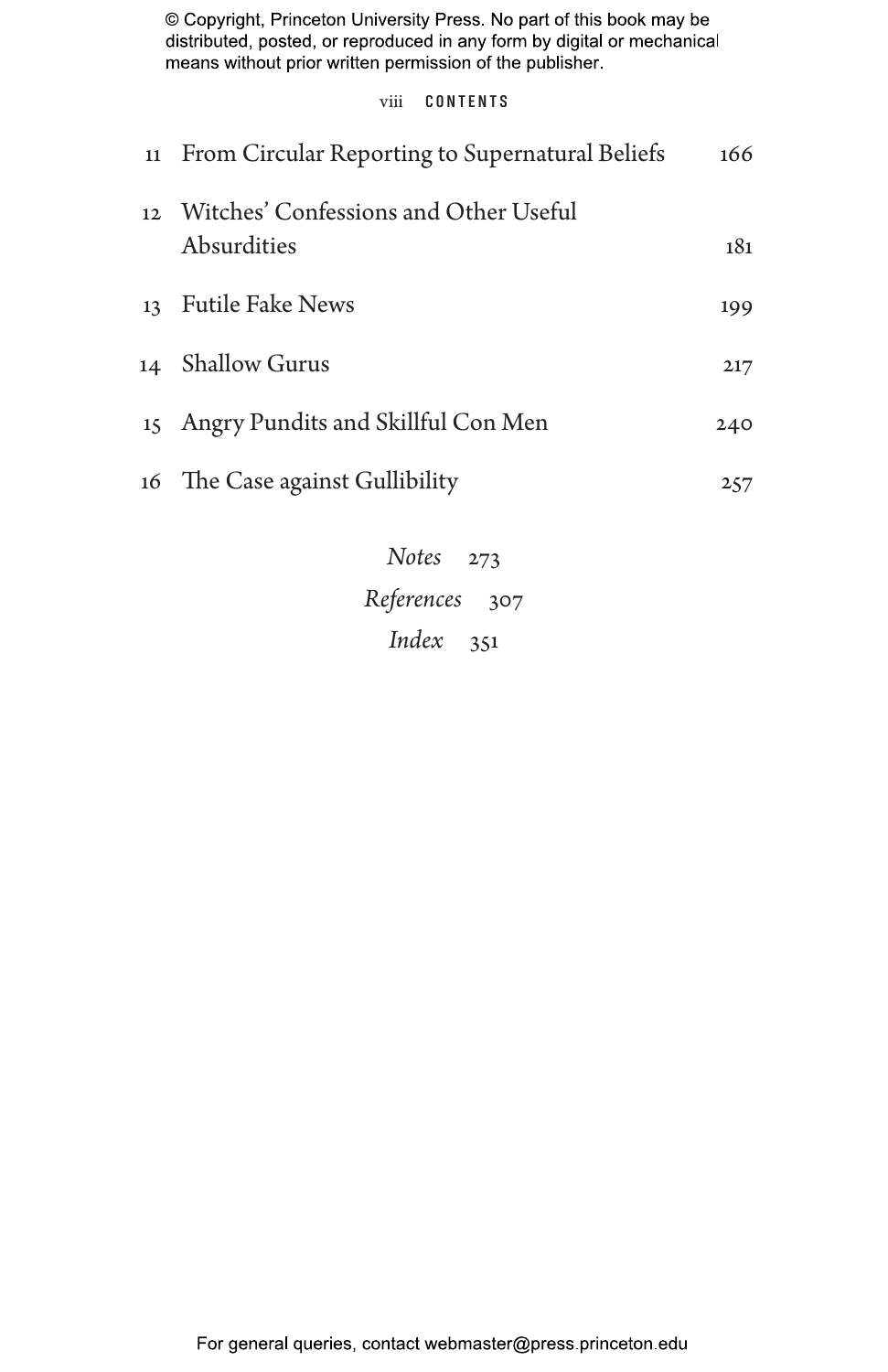# 1

# THE CASE FOR GULLIBILITY

FOR MILLENNIA, people have accepted many bizarre beliefs and have been persuaded to engage in irrational behaviors (or so it appears). These beliefs and behaviors gave credence to the idea that the masses are gullible. In reality I believe the story is more complicated (or even completely different, as we'll see in the following chapters). But I must start by laying out the case for gullibility.

In 425 BCE, Athens had been locked for years in a mutually destructive war with Sparta. At the Battle of Pylos, the Athenian naval and ground forces managed to trap Spartan troops on the island of Sphacteria. Seeing that a significant number of their elite were among the captives, the Spartan leaders sued for peace, offering advantageous terms to Athens. The Athenians declined the offer. The war went on, Sparta regained the edge, and when a (temporary) peace treaty was signed, in 421 BCE, the terms were much less favorable to Athens. This blunder was only one of a series of terrible Athenian decisions. Some were morally repellent—killing all the citizens of a conquered city—others were strategically disastrous—launching a doomed expedition to Sicily. In the end, Athens lost the war and would never regain its former power.

1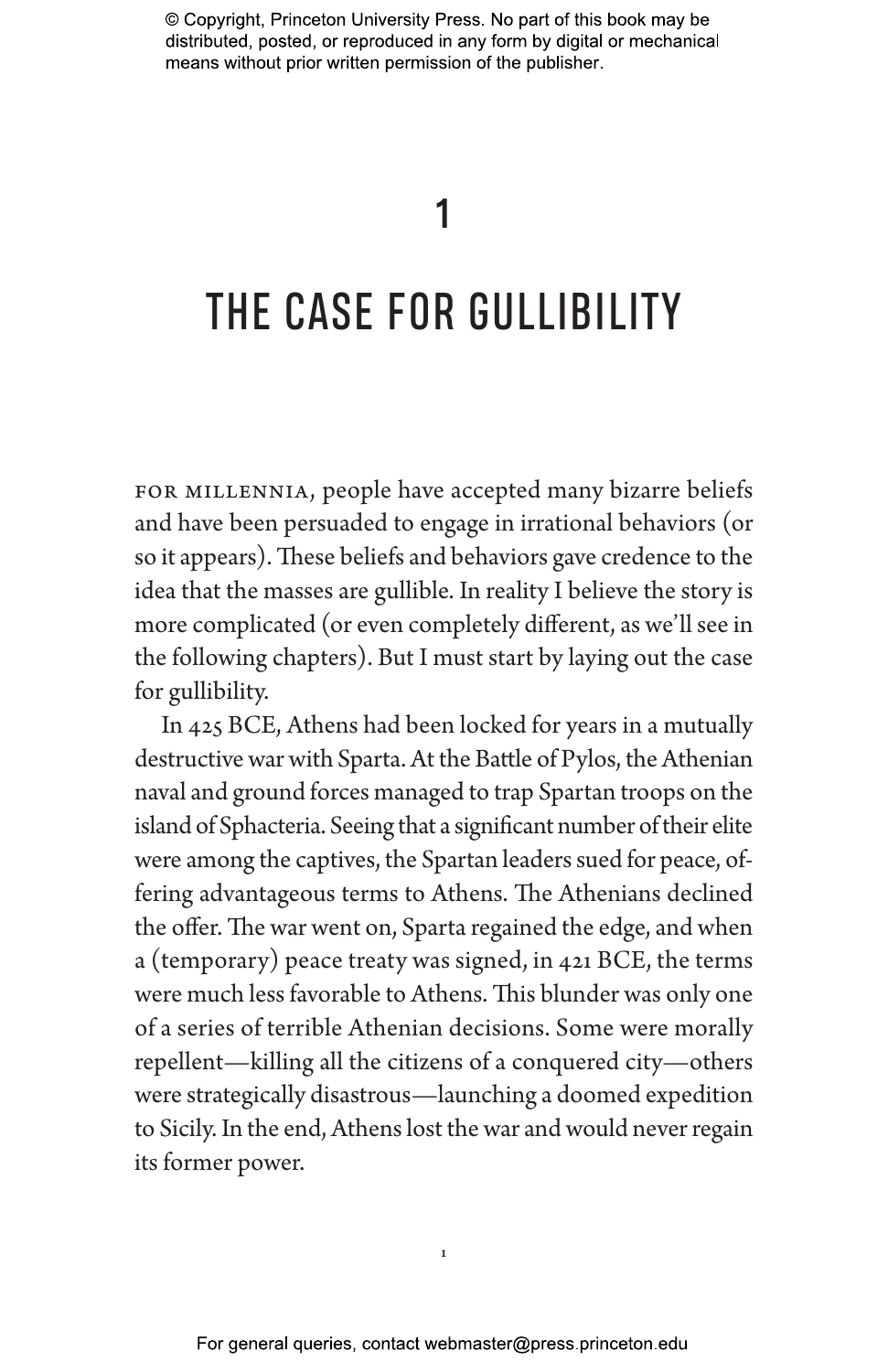#### 2 chapter 1

In 1212, a "multitude of paupers" in France and Germany took the cross to fight the infidels and reclaim Jerusalem for the Catholic Church.<sup>1</sup> As many of these paupers were very young, this movement was dubbed the Children's Crusade. The youth made it to Saint-Denis, prayed in the cathedral, met the French king, hoped for a miracle. No miracle happened. What can be expected of an army of untrained, unfunded, disorganized preteens? Not much, which is what they achieved: none reached Jerusalem, and many died along the way.

In the mid-eighteenth century the Xhosa, a pastoralist people of South Africa, were suffering under the newly imposed British rule. Some of the Xhosa believed killing all their cattle and burning their crops would raise a ghost army that would fend off the British. They sacrificed thousands of heads of cattle and set fire to their fields. No ghost army arose. The British stayed. The Xhosa died.

On December 4, 2016, Edgar Maddison Welch entered the Comet Ping Pong pizzeria in Washington, DC, carrying an assault rifle, a revolver, and a shotgun. He wasn't there to rob the restaurant. Instead, he wanted to make sure that no children were being held hostage in the basement. There had been rumors that the Clintons—the former U.S. president and his wife, then campaigning for the presidency—were running a sex trafficking ring, and that Comet Ping Pong was one of their lairs. Welch was arrested and is now serving a prison sentence.

### Blind Trust

Scholars, feeling superior to the masses, have often explained these questionable decisions and weird beliefs by a human disposition to be overly trusting, a disposition that would make the masses instinctively defer to charismatic leaders regardless of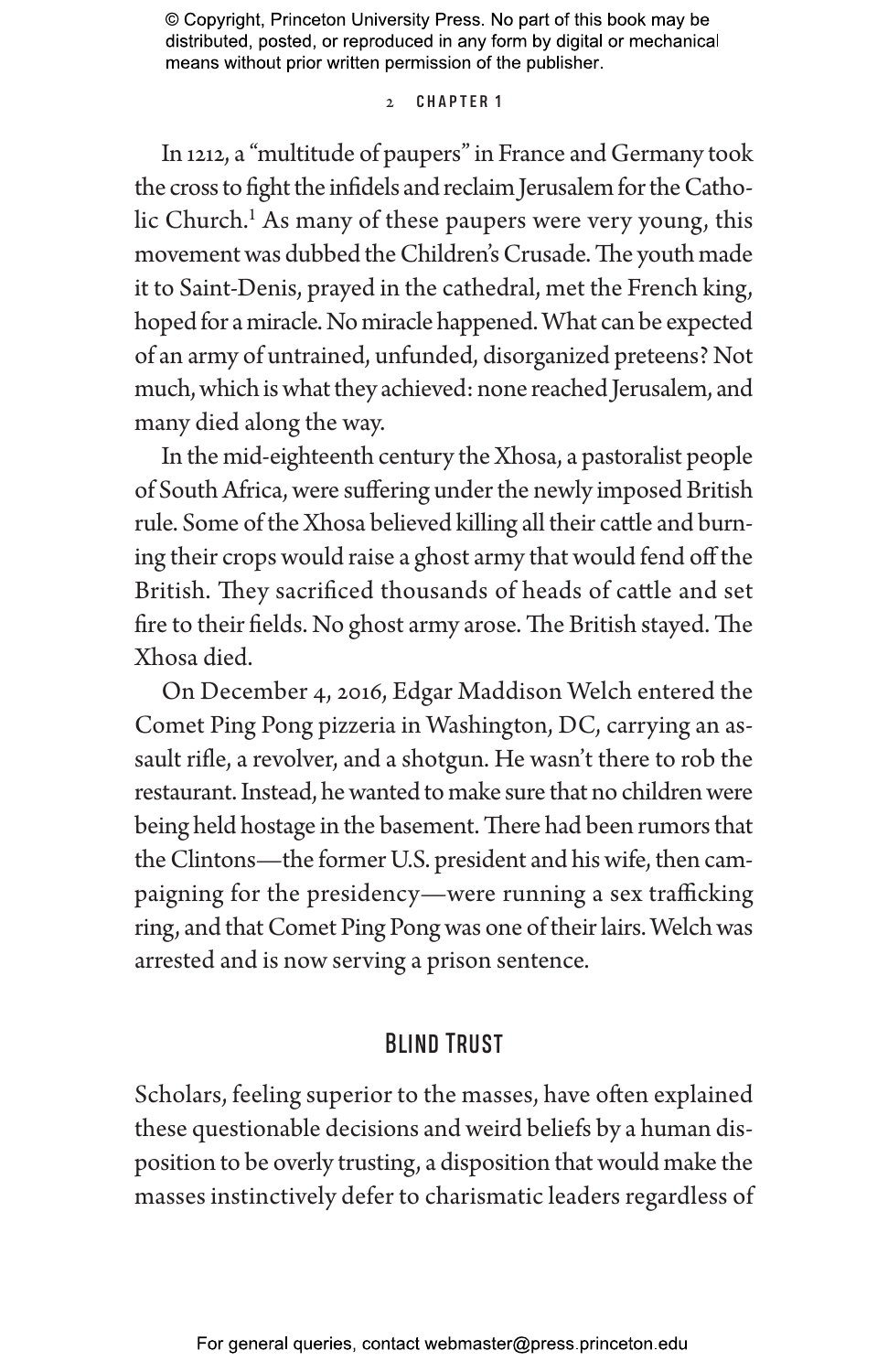#### THE CASE FOR GULLIBILITY  $3$

their competence or motivations, believe whatever they hear or read irrespective of its plausibility, and follow the crowd even when doing so leads to disaster. This explanation—the masses are credulous—has proven very influential throughout history even if, as will soon become clear, it is misguided.

Why did the Athenians lose the war against Sparta? Starting with Thucydides, chronicler of the Peloponnesian War, many commentators have blamed the influence of demagogues such as Cleon, a parvenu "very powerful with the multitude," who was deemed responsible for some of the war's worst blunders.<sup>2</sup> A generation later, Plato extended Thucydides's argument into a general indictment of democracy. For Plato, the rule of the many unavoidably gives rise to leaders who, "having a mob entirely at  $[$ their $]$  disposal," turn into tyrants. $3$ 

Why would a bunch of youngsters abandon their homes in the vain hope of invading a faraway land? They were responding to the calls for a new crusade launched by Pope Innocent III, their supposed credulity inspiring the legend of the Pied Piper of Hamelin, whose magic flute grants him absolute power over all the children who hear it.<sup>4</sup> People's crusades also help explain the accusations that emerged in the Enlightenment, by the likes of the Baron d'Holbach, who chastised the Christian Church for "deliver[ing] mankind into [the] hands of [despots and tyrants] as a herd of slaves, of whom they may dispose at their pleasure."5

Why did the Xhosa kill their cattle? A century earlier, the Marquis de Condorcet, a central figure of the French Enlightenment, suggested that members of small-scale societies suffered from the "credulity of the first dupes," putting too much faith in "charlatans and sorcerers."6 The Xhosa seem to fit this picture. They were taken in by Nongqawuse, a young prophetess who had had visions of the dead rising to fight the British, and of a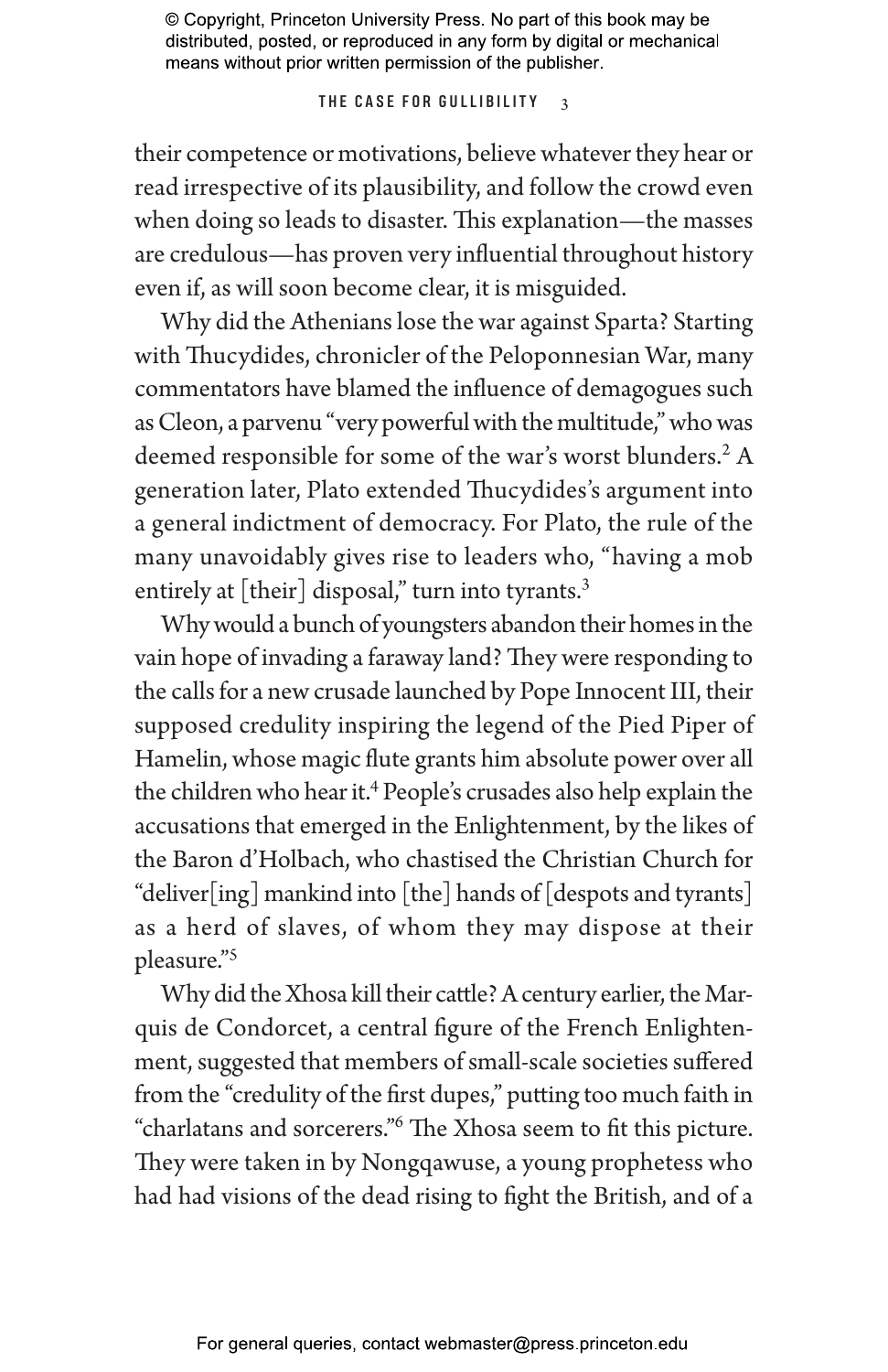#### 4 chapter 1

new world in which "nobody would ever lead a troubled life. People would get whatever they wanted. Everything would be available in abundance."7 Who would say no to that? Apparently not the Xhosa.

Why did Edgar Maddison Welch risk jail to deliver nonexistent children from the nonexistent basement of a harmless pizzeria? He had been listening to Alex Jones, the charismatic radio host who specializes in the craziest conspiracy theories, from the great Satanist takeover of America to governmentsponsored calamities.<sup>8</sup> For a time, Jones took up the idea that the Clintons and their aides led an organization trafficking children for sex. As a *Washington Post* reporter put it, Jones and his ilk can peddle their wild theories because "gullibility helps create a market for it."9

All of these observers agree that people are often credulous, easily accept unsubstantiated arguments, and are routinely talked into stupid and costly behaviors. Indeed, it is difficult to find an idea that so well unites radically different thinkers. Preachers lambaste the "credulous multitude" who believe in gods other than the preachers' own.<sup>10</sup> Atheists point out "the almost superhuman gullibility" of those who follow religious preachers, whatever their god might be.<sup>11</sup> Conspiracy theorists feel superior to the "mind controlled sheeple" who accept the official news.<sup>12</sup> Debunkers think conspiracy theorists "super gullible" for believing the tall tales peddled by angry entertainers.<sup>13</sup> Conservative writers accuse the masses of criminal credulity when they revolt, prodded by shameless demagogues and driven mad by contagious emotions. Old-school leftists explain the passivity of the masses by their acceptance of the dominant ideology: "The individual lives his repression 'freely' as his own life: he desires what he is supposed to desire," instead of acting on "his original instinctual needs."14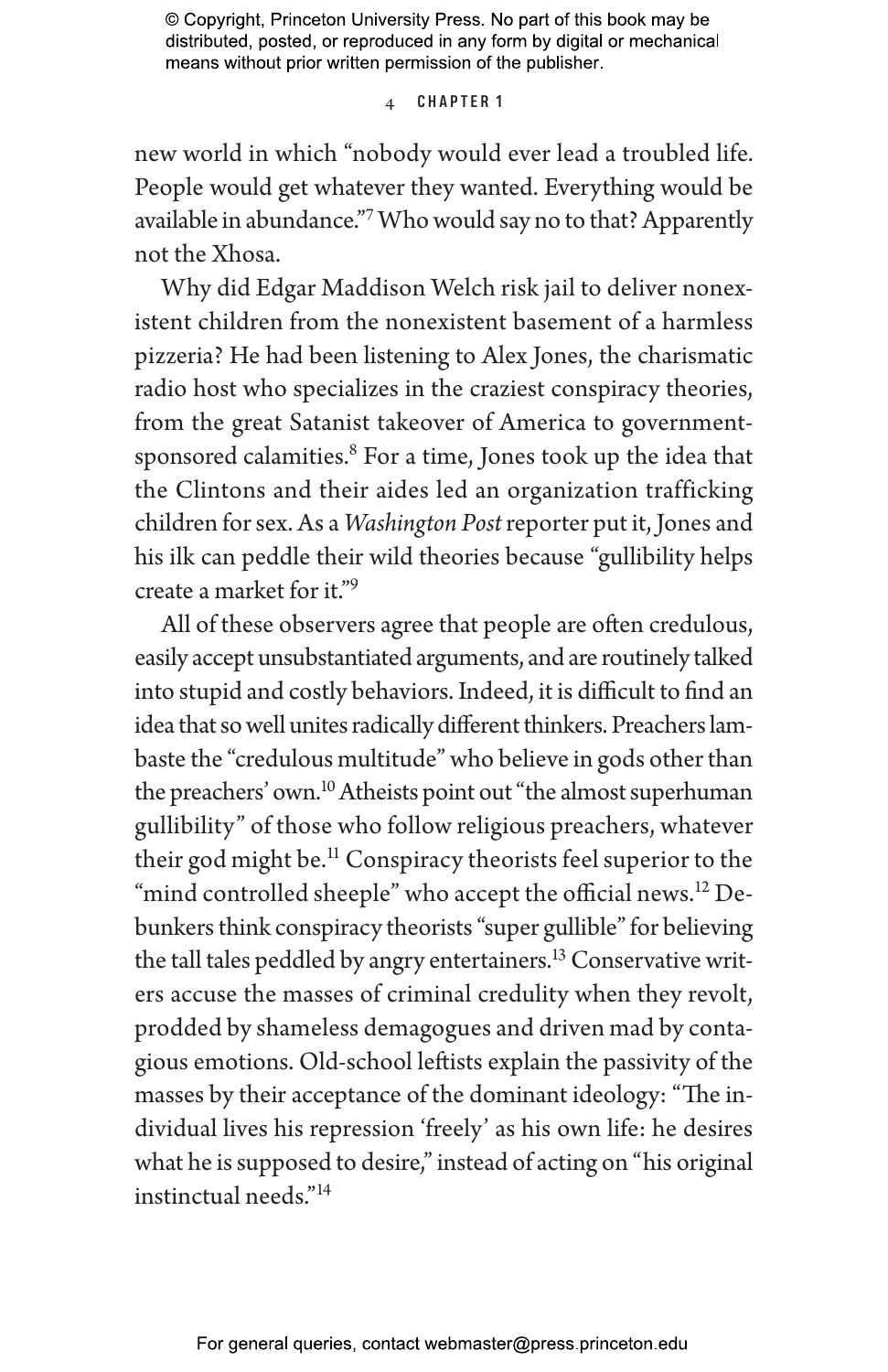THE CASE FOR GULLIBILITY  $5$ 

For most of history, the concept of widespread credulity has been fundamental to our understanding of society. The assumption that people are easily taken in by demagogues runs across Western thought, from ancient Greece to the Enlightenment, creating "political philosophy's central reason for skepticism about democracy."<sup>15</sup> Contemporary commenters still deplore how easily politicians sway voters by "pander[ing] to their gullibility."16 But the ease with which people can be influenced has never been so (apparently) well illustrated as through a number of famous experiments conducted by social psychologists since the 1950s.

## Psychologists of Gullibility

First came Solomon Asch. In his most famous experiment he asked people to answer a simple question: Which of three lines (depicted in figure 1) is as long as the first line?<sup>17</sup> The three lines were clearly of different lengths, and one of them was an obvious match for the first. Yet participants made a mistake more than 30 percent of the time. Why would people provide such blatantly wrong answers? Before each participant was asked for their opinion, several participants had already replied. Unbeknownst to the actual participant, these other participants were confederates, planted by the experimenter. On some trials, all the confederates agreed on one of the wrong answers. These confederates held no power over the participants, who did not even know them, and they were providing plainly wrong answers. Still, more than 60 percent of participants chose at least once to follow the group's lead. A textbook written by Serge Moscovici, an influential social psychologist, describes these results as "one of the most dramatic illustrations of conformity, of blindly going along with the group, even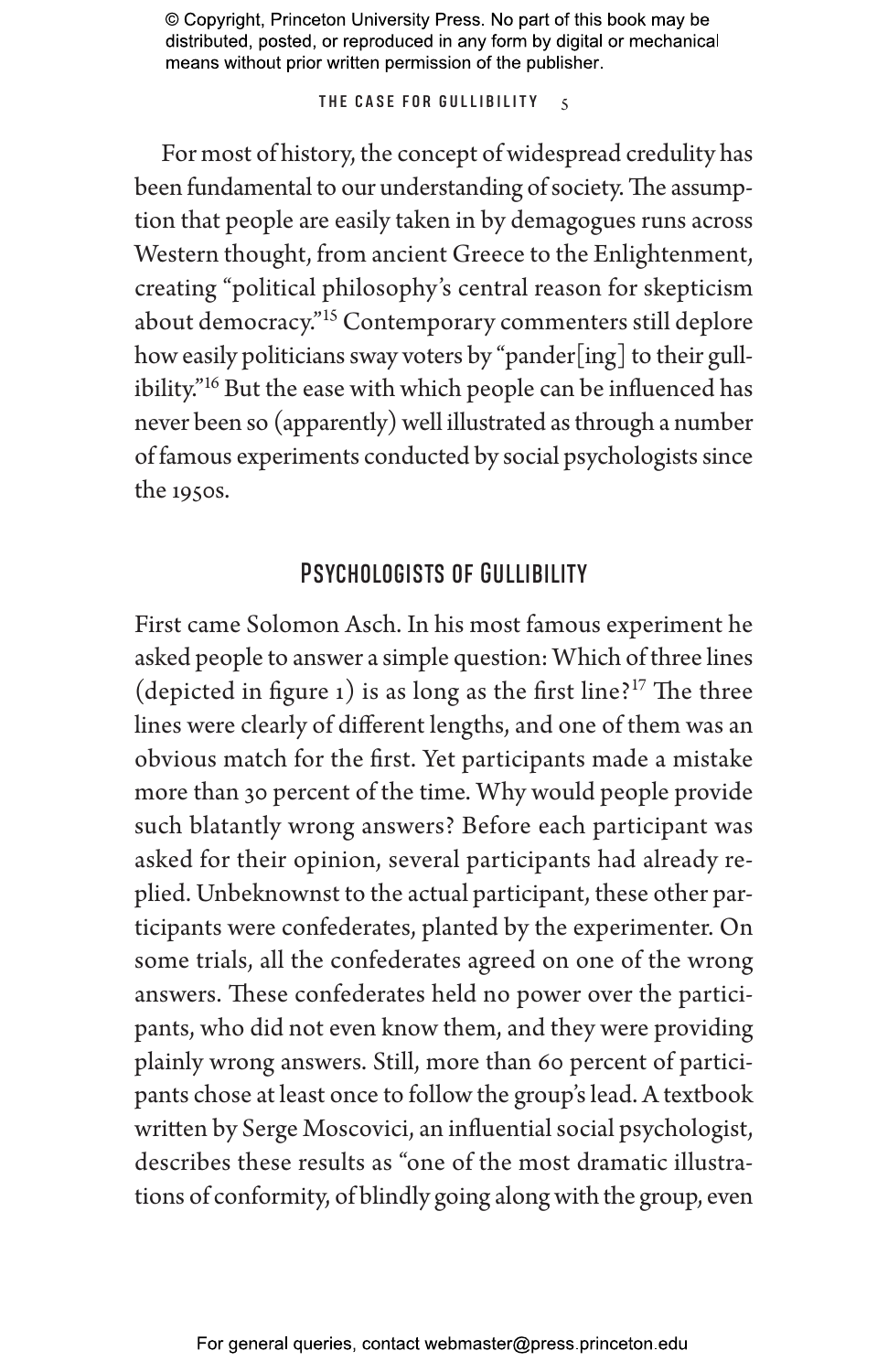**A B C**

6 chapter 1

Figure 1. The lines in the Asch conformity experiments. *Source:* Wikipedia.

when the individual realizes that by doing so he turns his back on reality and truth."18

After Solomon Asch came Stanley Milgram. Milgram's first famous study was, like Asch's experiments, a study of conformity. He asked some of his students to stand on a sidewalk, looking at a building's window, and counted how many of the people passing by would imitate them.<sup>19</sup> When enough students were looking in the same direction—the critical group size seemed to be about five—nearly all those who passed by followed the students in looking at the building. It was as if people could not help but follow the crowd.

But Milgram is best known for a later, much more provocative experiment.<sup>20</sup> In this study, participants were asked to take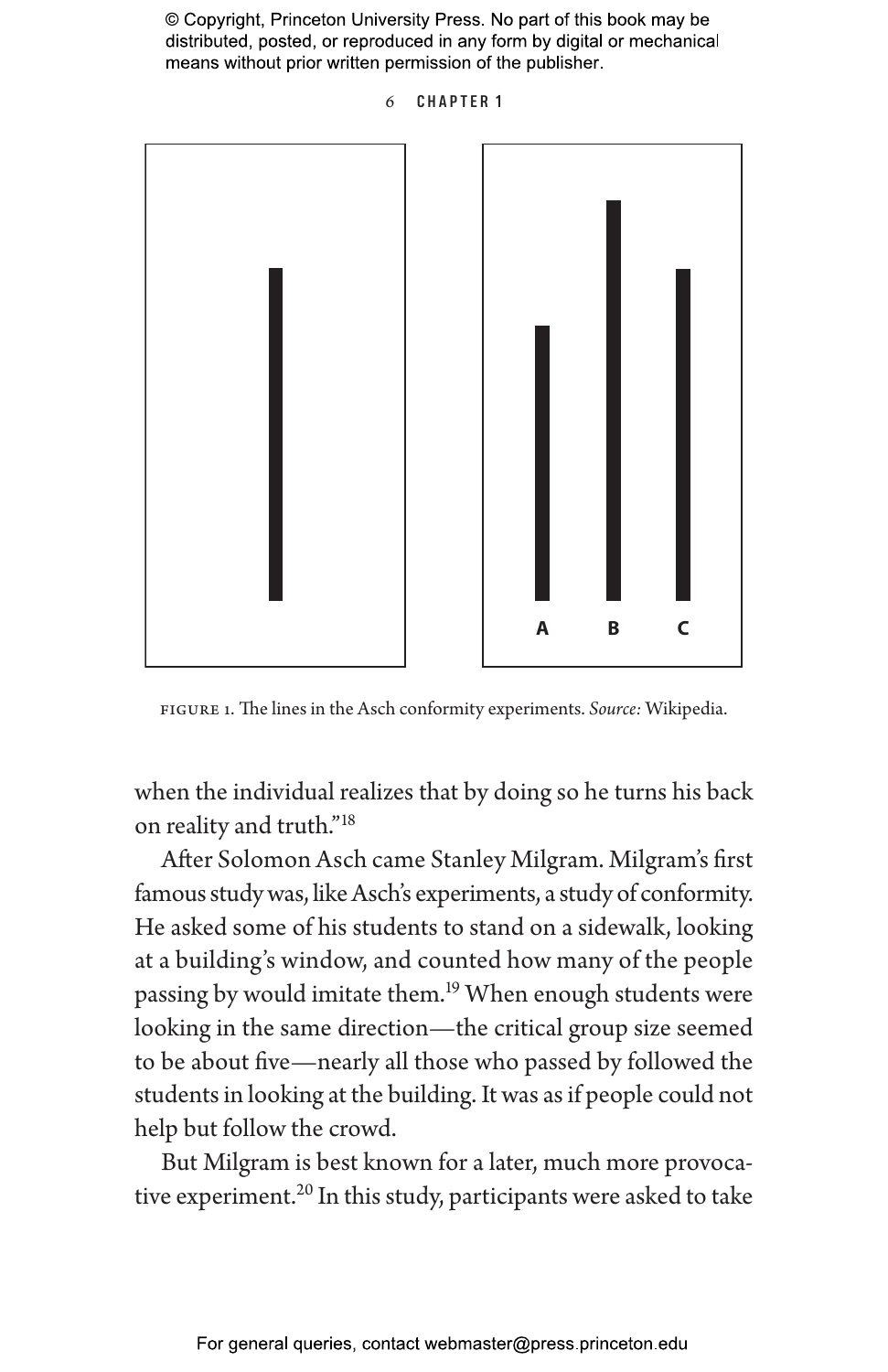#### THE CASE FOR GULLIBILITY  $7$

part in research bearing ostensibly on learning. In the lab, they were introduced to another participant—who, once again, was actually a confederate. The experimenter pretended to randomly pick one of the two—always the confederate—to be the learner. Participants were then told the study tested whether someone who was motivated to avoid electric shocks would learn better. The learner had to memorize a list of words; when he made a mistake, the participant would be asked to administer an electric shock.

The participants sat in front of a big machine with a series of switches corresponding to electric shocks of increasingly high voltage. The confederate was led slightly away, to an experimental booth, but the participants could still hear him through a microphone. At first, the confederate did a good enough job memorizing the words, but as the task grew more difficult, he started making mistakes. The experimenter prompted the participants to shock the confederate, and all of them did. This was hardly surprising, as the first switches were marked as delivering only a "slight shock." As the confederate kept making mistakes, the experimenter urged the participants to increase the voltage. The switches went from "slight shock," to "moderate shock," then "strong shock," and "very strong shock," yet all the participants kept flipping the switches. It was only on the last switch of the "intense shock" series—300 volts—that a few participants refused to proceed. All the while, the confederate expressed his discomfort. At some point, he started howling in pain, begging the participants to stop: "Let me out of here! You can't hold me here! Get me out of here!"21 He even complained of heart problems. Yet the vast majority of participants kept going.

When the "extreme intensity shock" series began, a few more participants stopped. One participant refused to go on when the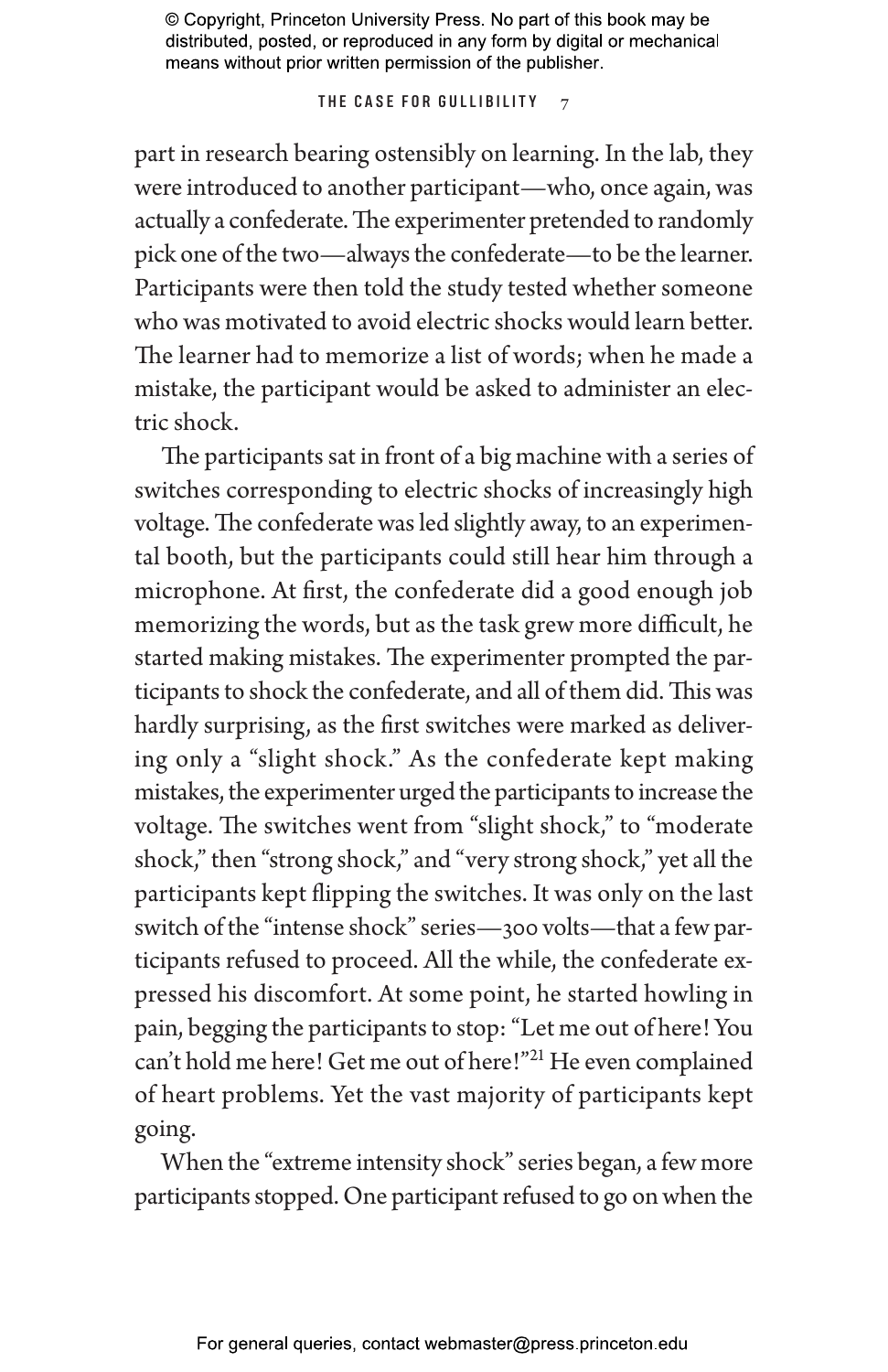#### 8 chapter 1

switches indicated "danger: severe shock." At this stage, the confederate had simply stopped screaming and was begging to be freed. He then became completely unresponsive. But that didn't stop two-thirds of the participants from flipping the last two switches, 435 volts and 450 volts, marked with an ominous "XXX." Milgram had gotten a substantial majority of these ordinary American citizens to deliver (what they thought to be) potentially lethal electric shocks to a fellow citizen who (they thought) was writhing in pain and begging for mercy.

When learning of these results, and of a litany of historical cases seemingly attesting to similar phenomena, it is hard not to agree with the sweeping indictment leveled by political philosopher Jason Brennan: "Human beings are wired not to seek truth and justice but to seek consensus. They are shackled by social pressure. They are overly deferential to authority. They cower before uniform opinion. They are swayed not so much by reason but by a desire to belong, by emotional appeal, and by sex appeal."22 Psychologist Daniel Gilbert and his colleagues concur: "That human beings are, in fact, more gullible than they are suspicious should probably 'be counted among the first and most common notions that are innate in us.'"23

If you believe that humans are by nature credulous, the natural question to ask is: Why? Already in 500 BCE Heraclitus, one of the first recorded Greek philosophers, was wondering:

What use are the people's wits who let themselves be led by speechmakers, in crowds, without considering how many fools and thieves they are among, and how few choose the good?<sup>24</sup>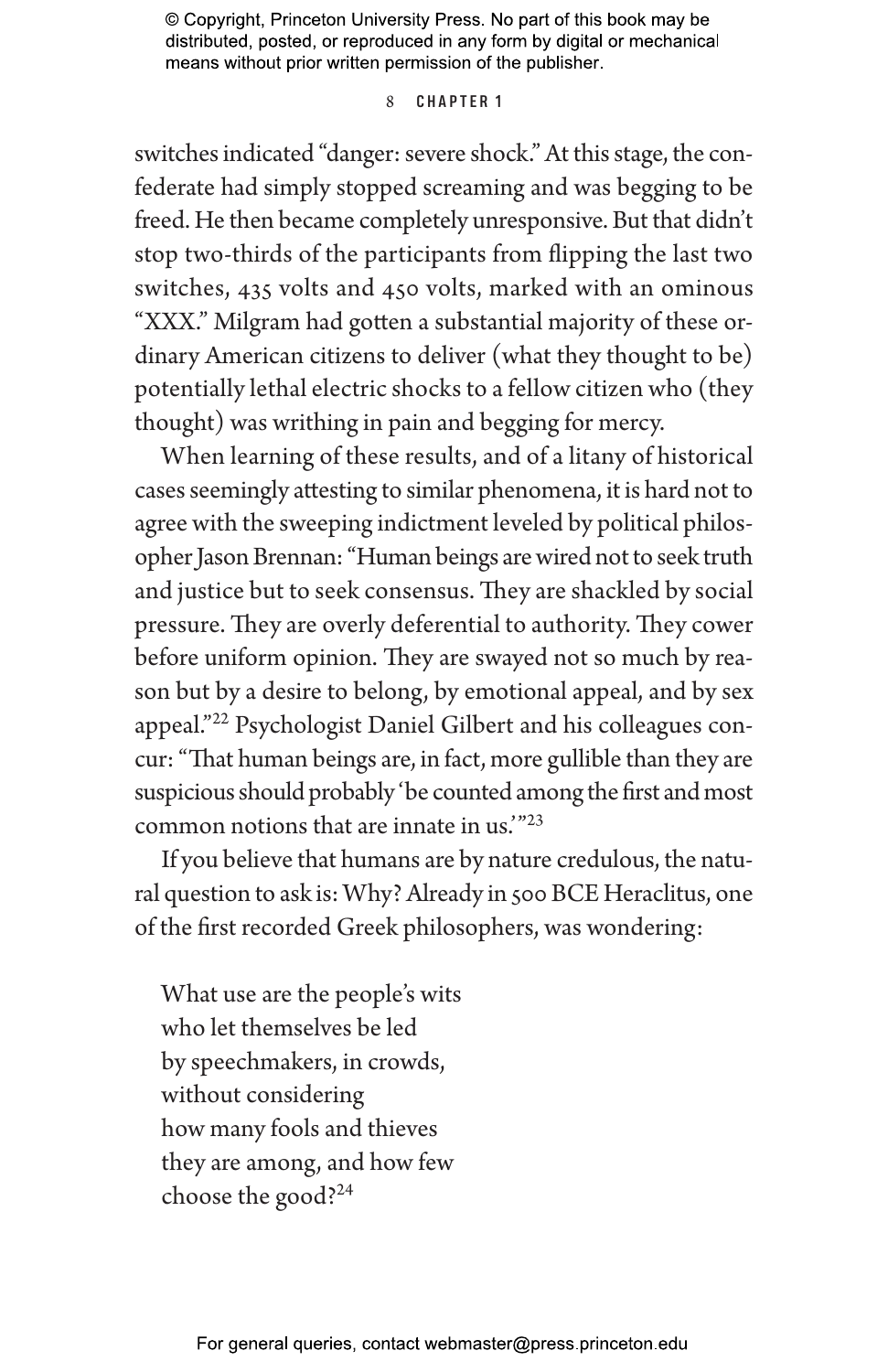THE CASE FOR GULLIBILITY

Heraclitus was echoed twenty-five hundred years later in a less poetic but more concise manner by this headline from the BBC: "Why are people so incredibly gullible?"25

## Adaptive Credulity

If social psychologists seem to have been bent on demonstrating human credulity, anthropologists have, for the most part, taken it for granted.<sup>26</sup> Many have seen the persistence of traditional beliefs and behaviors as unproblematic: children simply imbibe the culture that surrounds them, thereby ensuring its continuity. Logically, anthropologists have devoted little attention to children, who are supposed to be mere receptacles for the knowledge and skills of the previous generation.<sup>27</sup> Critical anthropologists have described the assumption that people absorb whatever culture surrounds them as the theory of "exhaustive cultural transmission,"28 or, more pejoratively, as the "'fax model' of internalization."29

For all its simplicity, this model of cultural transmission helps us understand why people would be credulous: so they learn the knowledge and skills acquired by generations of their ancestors. Biologist Richard Dawkins thus explains the "programmed-in gullibility of a child" by its "useful[ness] for learning language and traditional wisdom."30

While it is easy to think of "traditional wisdom" one would rather not inherit from one's elders, from the belief in witchcraft to the practice of foot binding, these harmful customs are the exception. On the whole, most culturally acquired beliefs are sensible enough. Every day, we engage in culturally influenced behaviors too numerous to count: being able to speak, for a start, but also brushing our teeth, getting dressed, cooking, shopping, and so on.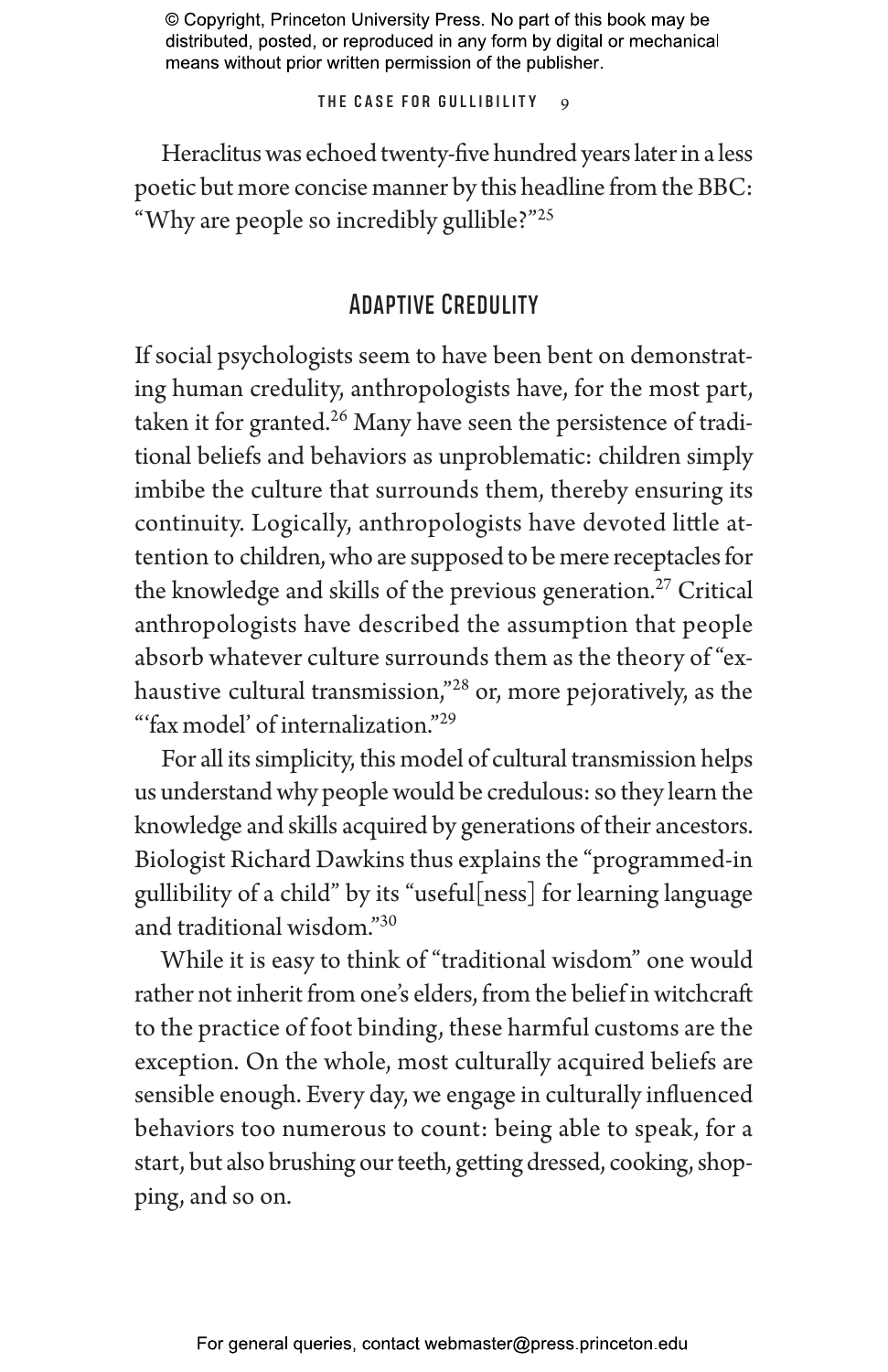#### 10 CHAPTER 1

Archaeological and anthropological evidence also suggests that cultural skills have been crucial to human survival for a very long time. Members of small-scale societies rely on traditional knowledge and know-how for foraging, hunting, processing food, making clothing, and producing the variety of tools indispensable to their survival.31

If the simplicity of this "fax model" of cultural transmission highlights the many benefits of learning from one's surrounding culture, its limits are also obvious. For one thing, it vastly underestimates the degree of cultural variation present even in the smallest, most self-contained societies. If some behaviors might be performed by all group members in a very similar fashion some ritual, say—most activities exhibit significant variation. Not every hunter draws the same lessons from a set of tracks. Not every forager has the same techniques for finding berries. Not every artist creates equally appealing songs or sculptures or drawings. So even an individual bent on blindly copying the previous generation must make decisions: Who to copy from?

One of the most advanced frameworks for answering this question has been created by an anthropologist, Robert Boyd, and a biologist, Peter Richerson.32 Known as *gene-culture coevolution*, this theory suggests that genes and cultures have influenced each other in the course of human evolution. In particular, Boyd and Richerson claim that culture has shaped our biological evolution. If choosing which bits of one's culture to copy is so important, then we should have evolved, through natural selection, mechanisms that help solve this problem as effectively as possible. We already have evolved dispositions that tackle a variety of issues our ancestors faced: forming a broadly accurate representation of our surroundings, picking edible food, avoiding predators, attracting mates, forming friendships, and so forth.33 It would make sense that we had also evolved mecha-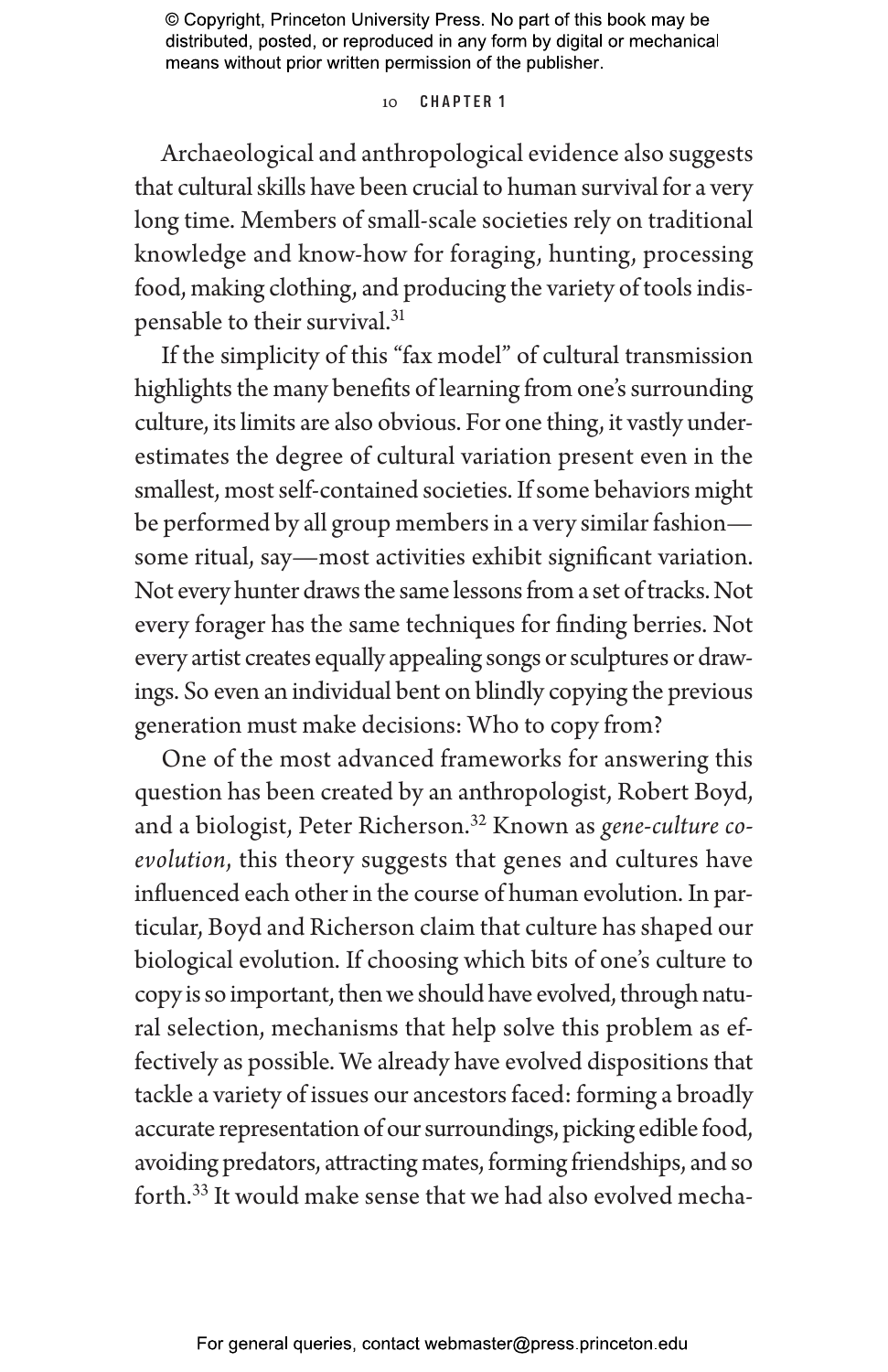THE CASE FOR GUILIBILITY

nisms to help us acquire the culture of our peers and our elders.

To solve the problem of who to learn from, we can start by looking at who performs well. Alex is an excellent cook; Renée is great at maintaining good social relationships; it makes sense to learn from them. But even when we have narrowed down the problem in this way, we're left with many potential actions to imitate. How do we work out exactly how and why Alex was able to cook such a great dish? Our intuitions help us rule out some factors—it probably wasn't his hairdo—but there remain many possibilities, ranging from the most obvious, such as the ingredients or the cooking time, to the least, such as the specific type of onions used or how the rice was stirred. As we find out when we try replicating a cook's recipe, the determinants of success can sometimes be quite opaque.<sup>34</sup>

To help us learn better from others, Boyd, Richerson, and their colleagues—such as anthropologist Joe Henrich or biologist Kevin Laland—suggest that humans are endowed with a series of rough heuristics to guide their cultural learning.<sup>35</sup> One of these rules of thumb extends our ability to learn from the most successful. Because it can be difficult to tell which of a successful individual's actions are responsible for their success—why Alex was able to produce a given dish well, say—it might be safer to copy indiscriminately everything successful people do and think, down to their appearance or hairdo. We can call this a *success bias*.

Another heuristic consists in copying whatever the majority does—the *conformity bias*. 36 This bias makes sense under the reasonable assumption that, if each individual has some independent ability to acquire valuable information, then any idea or behavior that is widely accepted is likely to be worth adopting.

It is possible to imagine many other such heuristics. For instance, Henrich and his colleague Francisco Gil-White have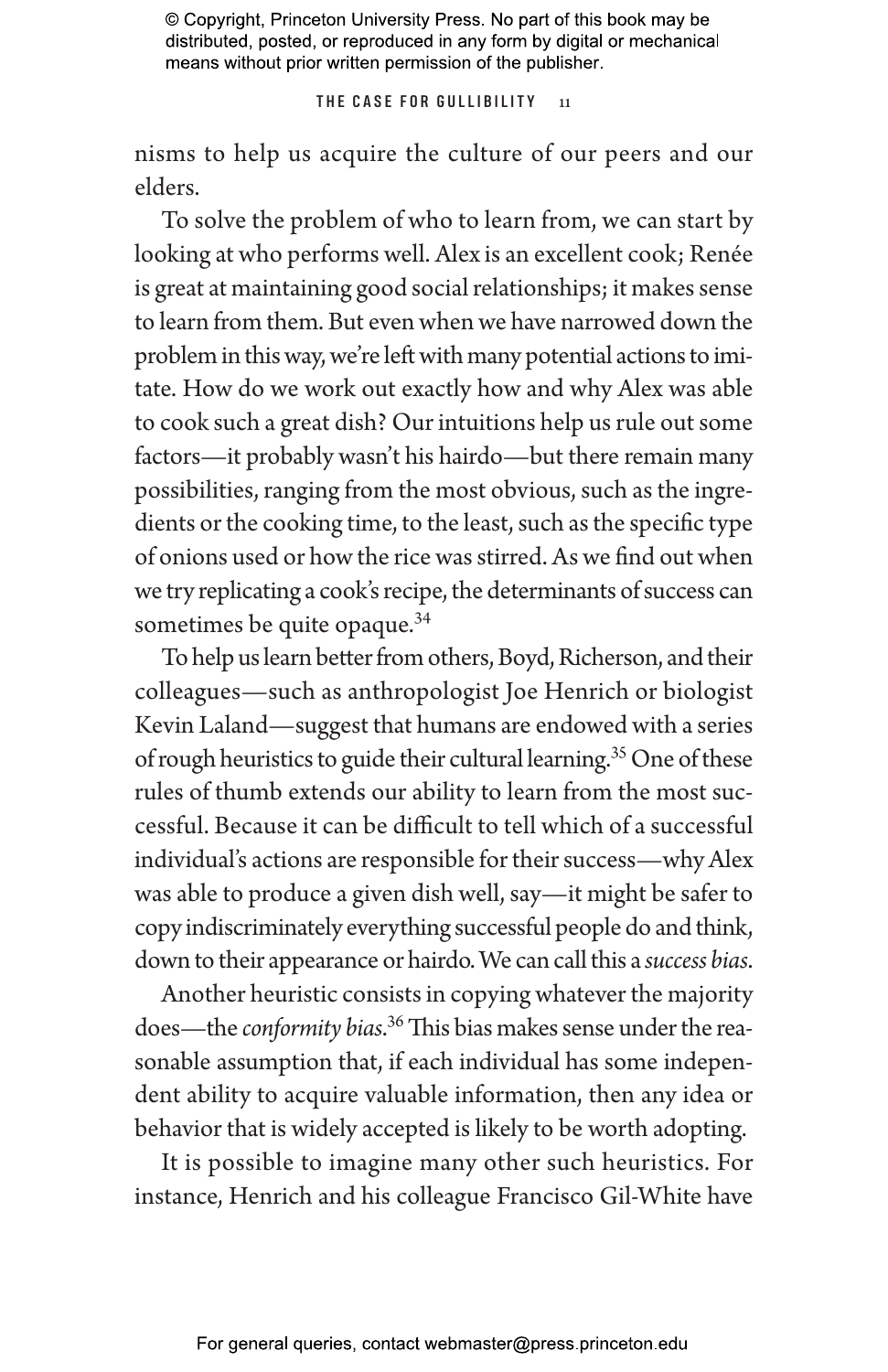#### 12 chapter 1

suggested using a variation of the conformity bias to improve on the success bias.37 They point out that even figuring out who is successful can be difficult. For instance, in small-scale societies, which hunter brings in the most game varies widely from one day to the next.38 In the midst of this statistical noise, how can we decide which hunter to imitate? We can turn to others. If many people look up to a given individual—if that individual has prestige—then imitating them might be worthwhile. For Henrich and Gil-White, such a *prestige bias* is highly adaptive.

Boyd, Richerson, Henrich, and others have built sophisticated models showing how reliance on rough heuristics allows individuals to make the best of their surrounding culture. Another advantage of these heuristics is that they are cognitively cheap, with no need for complex cost-benefit calculations: figure out what most people believe and adopt the same beliefs, or figure out who does something best and imitate everything they do. 39

But what happens when the majority is wrong, or when the most successful or prestigious individual was just lucky? If these rough heuristics provide a good bang for the buck—decent results at a cheap cost—they also lead to systematic mistakes.

Boyd, Richerson, and Henrich are ready to bite the bullet. The self-sacrifice of the Japanese kamikaze is accounted for through a type of conformity bias, which allows cultural elements that are beneficial for the group, but detrimental to the individual, to spread.<sup>40</sup> The prestige bias would explain why people appear more likely to kill themselves after a celebrity has committed suicide.41 Less dramatically, success bias predicts that people will buy underwear advertised by basketball star Michael Jordan, even though his athletic prowess is likely unrelated to his taste in undergarments.<sup>42</sup>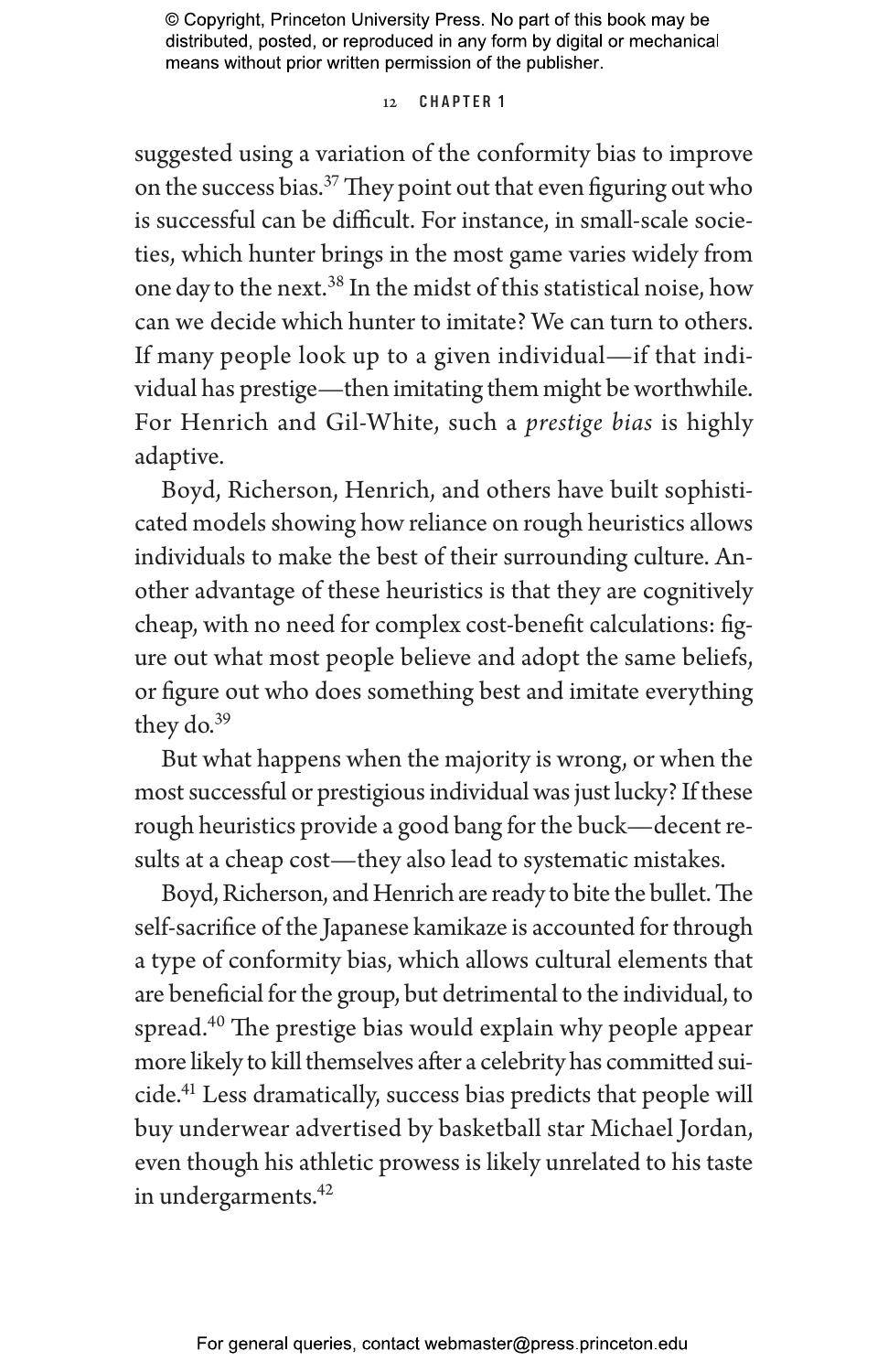THE CASE FOR GULLIBILITY 13

Not only do gene-culture coevolution theorists bite the bullet, but they do so gleefully. They accept that "to get the benefits of social learning, humans have to be credulous, for the most part accepting the ways that they observe in their society as sensible and proper."43 Indeed, the fact that reliance on rough heuristics predicts the spread of absurd beliefs and maladaptive behavior, as well as useful ones, is an "interesting evolutionary feature of these rules."44 The novelty of this idea—maladaptive culture spreads because we are adapted for culture—makes it all the more attractive.

## The Case against Gullibility

Many theories in the social sciences can be roughly recast in the terms of this gene-culture coevolution framework. "The ideas of the ruling class are in every epoch the ruling ideas," as Marx and Engels suggested: success bias.45 People blindly follow the majority: conformity bias. Charismatic leaders go from being worshipped by their faction to controlling the masses: prestige bias. An incredible array of intellectual traditions—centuries-old political philosophy, experimental psychology, biologically inspired modeling—converge on the notion that humans are, by and large, credulous, overly deferential toward authority, and excessively conformist.

Could this be all wrong?

Throughout this book, I will chip away at the support for the idea that the masses are gullible. Here's the argument in a nutshell.

Once we take strategic considerations into account, it becomes clear that gullibility can be too easily taken advantage of, and thus isn't adaptive. Far from being gullible, humans are endowed with dedicated cognitive mechanisms that allow them to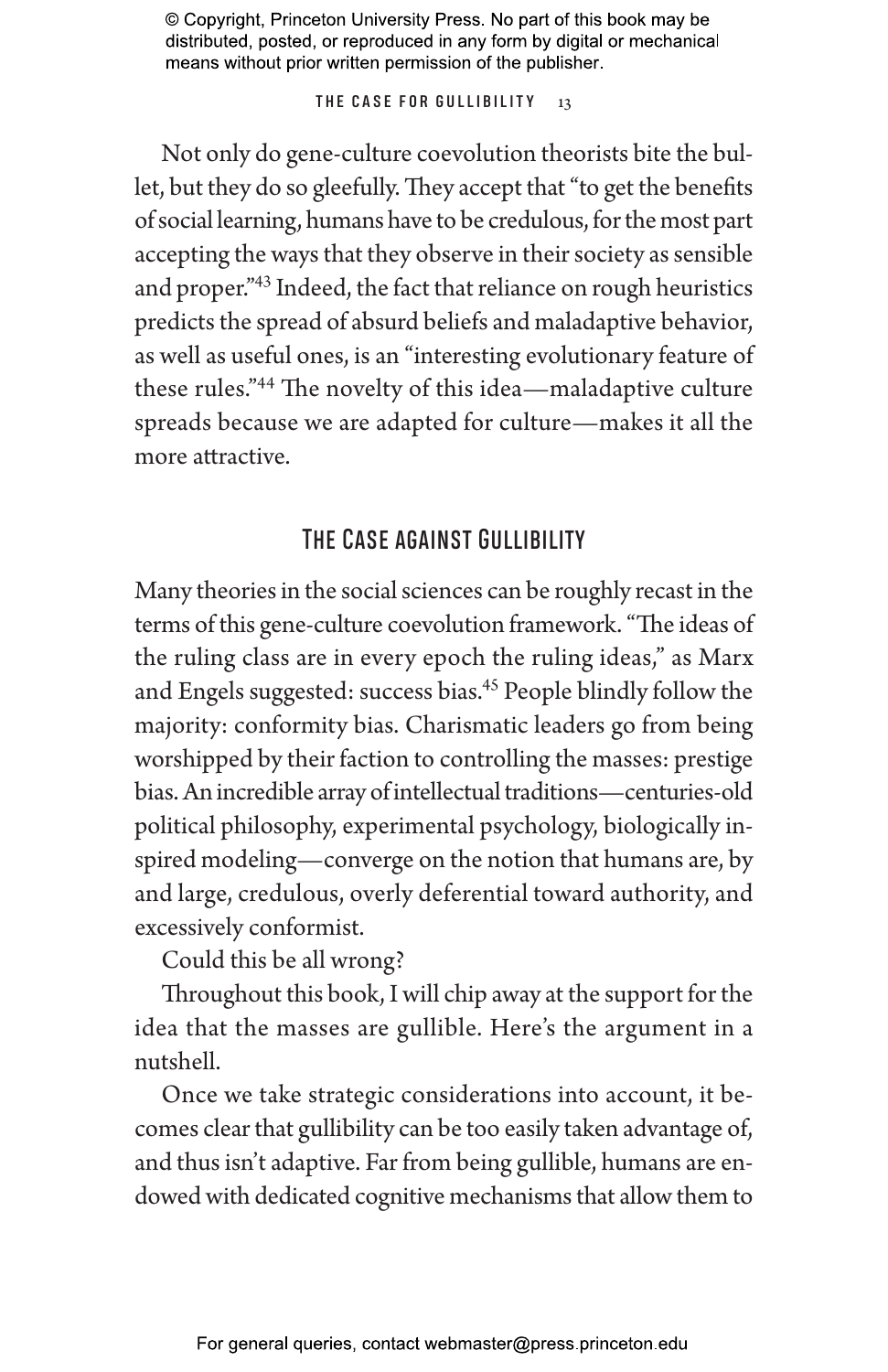#### 14 chapter 1

carefully evaluate communicated information. Instead of blindly following prestigious individuals or the majority, we weigh many cues to decide what to believe, who knows best, who to trust, and what to feel.

The multiple mass persuasion attempts witnessed since the dawn of history—from demagogues to advertisers—are no proof of human gullibility. On the contrary, the recurrent failures of these attempts attest to the difficulties of influencing people en masse.

Finally, the cultural success of some misconceptions, from wild rumors to supernatural beliefs, isn't well explained by a tendency to be credulous. By and large, misconceptions do not spread because they are pushed by prestigious or charismatic individuals—the supply side. Instead, they owe their success to demand, as people look for beliefs that fit with their preexisting views and serve some of their goals. Reassuringly, most popular misconceptions remain largely cut off from the rest of our minds and have few practical consequences, explaining why we can be relatively lax when accepting them.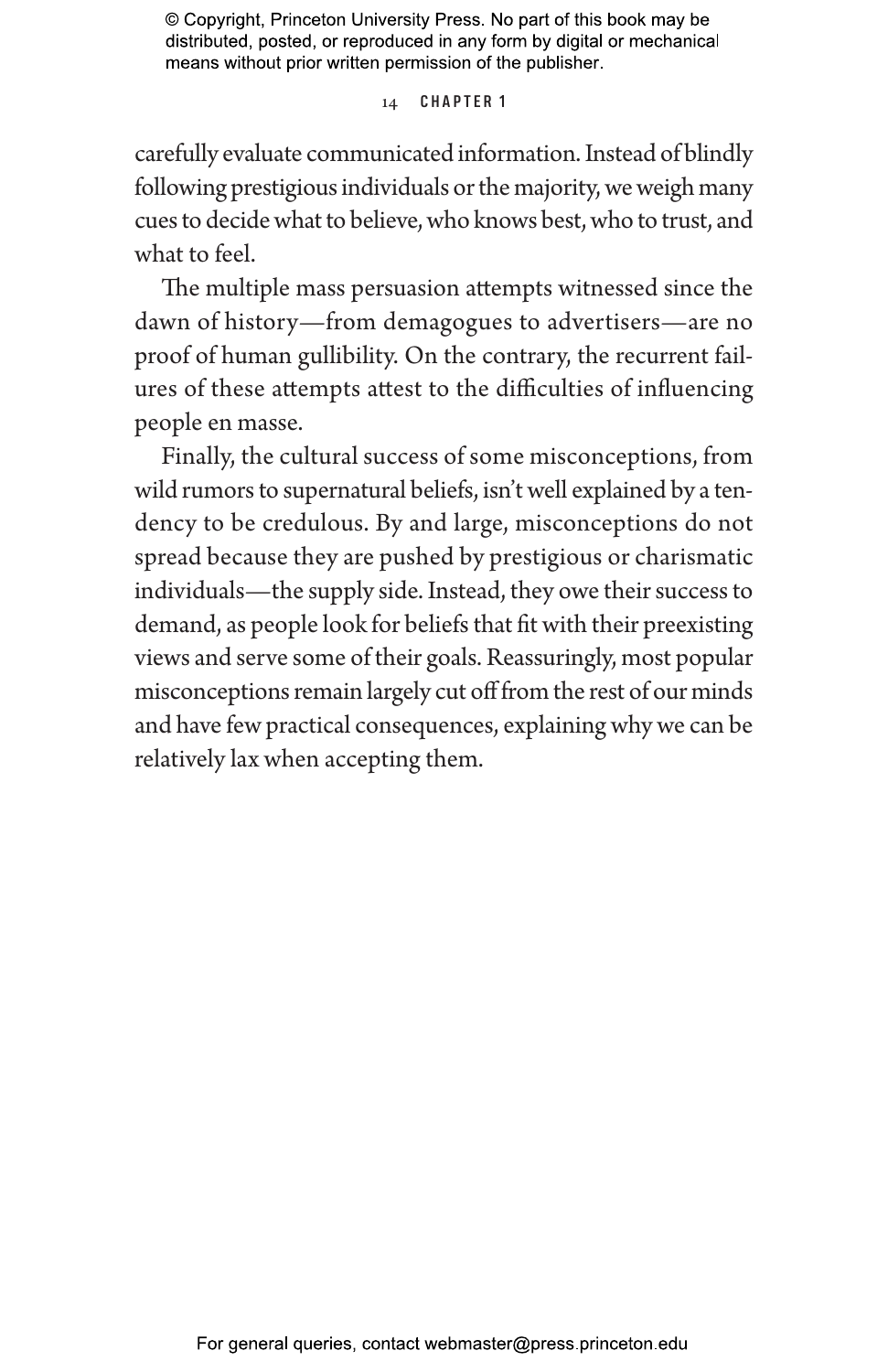# INDEX

Page numbers in italics refer to figures.

absurd ideas, of scientists, 217–18 Acerbi, Alberto, 208, 299n36 action, false rumors and lack of, 153–54 *Adaptation and Natural Selection* (Williams), 22 adaptations, 22; in communication, 18 adaptive credulity, 10–13; anthropologists on, 9 adversarial relationships, communication and, 22–23 advertisers, xviii; celebrities and, 142–43; cost of, 141; negligible effects from, 141–42; political campaigns and, 141; preconceived opinions and, 141; television cigarette, 142; Tellis on, 143 *Against Democracy* (Brennan), 264 aggregation: majority opinion and, 71; Munroe *xkcd* "Bridge" comic strip on, 71, *72*; Surowiecki on, 71 alarm calls, 21; of Arabian babbler, 22, 23; kin selection and, 22 alignment, of incentives, 84–85, 86, 88, 92, 282n24, 283n29 Allcott, Hunt, 213 Allport, Gordon, 147

analytic thinking, 45; Gervais and Norenzayan on, 37–38 animal behavior: of Arabian babbler, 16–17, 22, 23; of baboons, 71–72; of bees, 17–18, 19; of bowerbird, 16, 26–27; of chimpanzees, 40–41; pregnancy and, 17; of Thomson's gazelles, 16, 24–25, 28, 101; of vervet monkey, 18–19, 20, 40, 275n11 Anthony, Dick, 123–24 anti-Semitic propaganda, 128–29 anxiety, rumors and, 147–48 Arabian babbler, 16–17; alarm calls of, 22, 23 Arceneaux, Kevin, 137 Arendt, Hannah, 232 argumentation: common ground and, 62; counterintuitiveness and, 221–22; beyond plausibility checking, 50–55; small group discussion and, 113 arguments: challenging, 55–58; confidence in, 55; logical problems and, 51–52; reasoning in, 52–53; strength of, 56 arms race analogy, for open vigilance mechanisms, 31–32, 38, 41, 46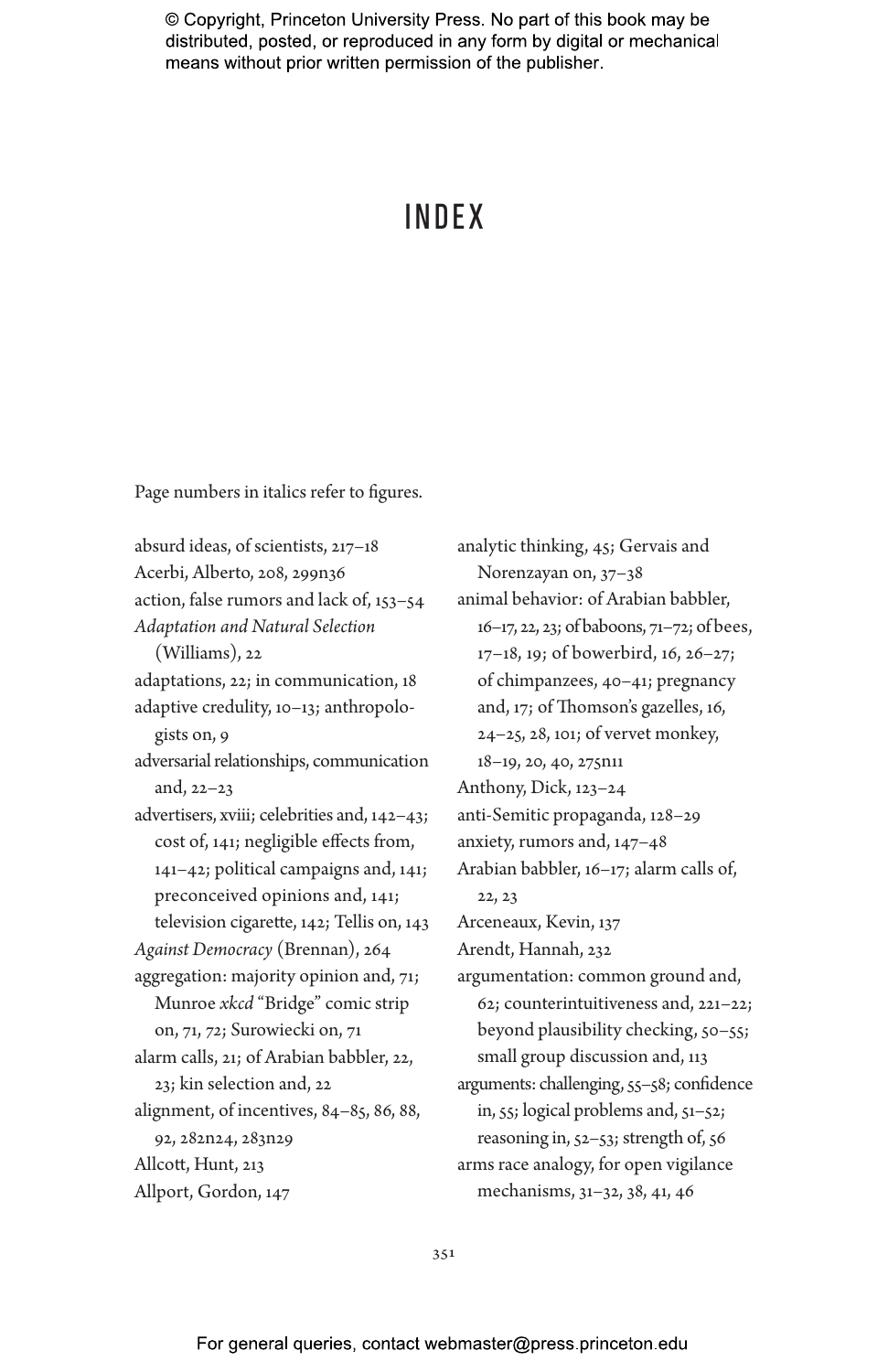#### 352 index

*Art of Deception, The* (Mitnick), 249–50 Asch, Solomon, 5–6, *6*, 74–75 automatic cognitive mechanisms, 100, 101–2, 105

baboons, majority opinion and, 71–72 backfire effect, 278n3; of Bush and Iraq War, 48–49; Nyhan and Reifler on, 48–49; vaccination opponents and, 49; Wood and Porter, E., on, 49 *Bad Medicine* (Wootton), 202 Bad Writing Contest, 218 Barker, Eileen, 122–23 Barrett, Justin, 222–23 Bataclan attacks, 111–12 Baumard, Nicolas, 229 bees, animal behavior of, 17–18, 19 beliefs: argumentation and plausibility checking, 50–55; causal effects, 214–16; challenging arguments and, 55–58; contrary opinions and, 48–50; costly actions and, 261; false rumors and, 151–55; intuition and, 58–62, 152; intuitive, 152, 178, 260, 261; justifications for, 214; misconceptions and, 260; preexisting, 47–48; reflective, 152, 178–79, 189–90, 196, 260–61; self-incriminating statements and, 197–98; social transmission of religious, 175, 177; Sperber on, 152

believers, 175–78

bias: frequency-based, 275n36; prestige, 12–13; success, 11–13

blind trust, 2–5

bloodletting practice: culture and, 203; Galen on, 199–200, 201, 207, 228–29

Bordia, Prashant, 149

bowerbird, 16; costly signaling of, 26–27 Boyd, Robert, 10, 275n32; on celebrity

advertising, 142; on cultural learning and success, 11

Boyer, Pascal, 220; on information, 226–27 brainwashing, xviii; Gallery on, 33; McCarthyism, 32; open-mindedness and, 32–38, 42–46; of POWs, 32–33,  $42 - 43$ Brennan, Jason, 8, 264 Brexit, 35; fake news and, 200–201, 298n7 Broockman, David, 138, 140 Bryan, William Jennings, 116 Burgess, Thomas, 99 burning-bridges strategy, 192, 194; extreme beliefs defense in, 196–97; extreme flattery and, 191, 193; extreme views and, 195; intelligence or moral standing and, 195; reflective beliefs and, 196; self-incriminating statements in, 197–98 Burns, Justine, 254–55 Bush, George W., 212; backfire effect and, 48–49; Iraq War justification by, 172–74; 2000 presidential election, 137–38

Butler, Judith, 218

cable news networks, taking sides strategy of, 242–43 Cacioppo, John, 98 Cambridge Analytica, 139 campaigners, 134, 141, 290n53; ambiguous results of, 135–36; Arceneaux and Johnson on, 137; Cambridge Analytica and, 139; effectiveness experiments, 138; Gelman and King on, 140; inefficiency of, 139–40; Kalla and Broockman on, 138, 140; Klapper on, 136; lab-based techniques and, 136–37; media influence, 136–37, 140; 2000 presidential election and, 137–38; in U. S. politics, 135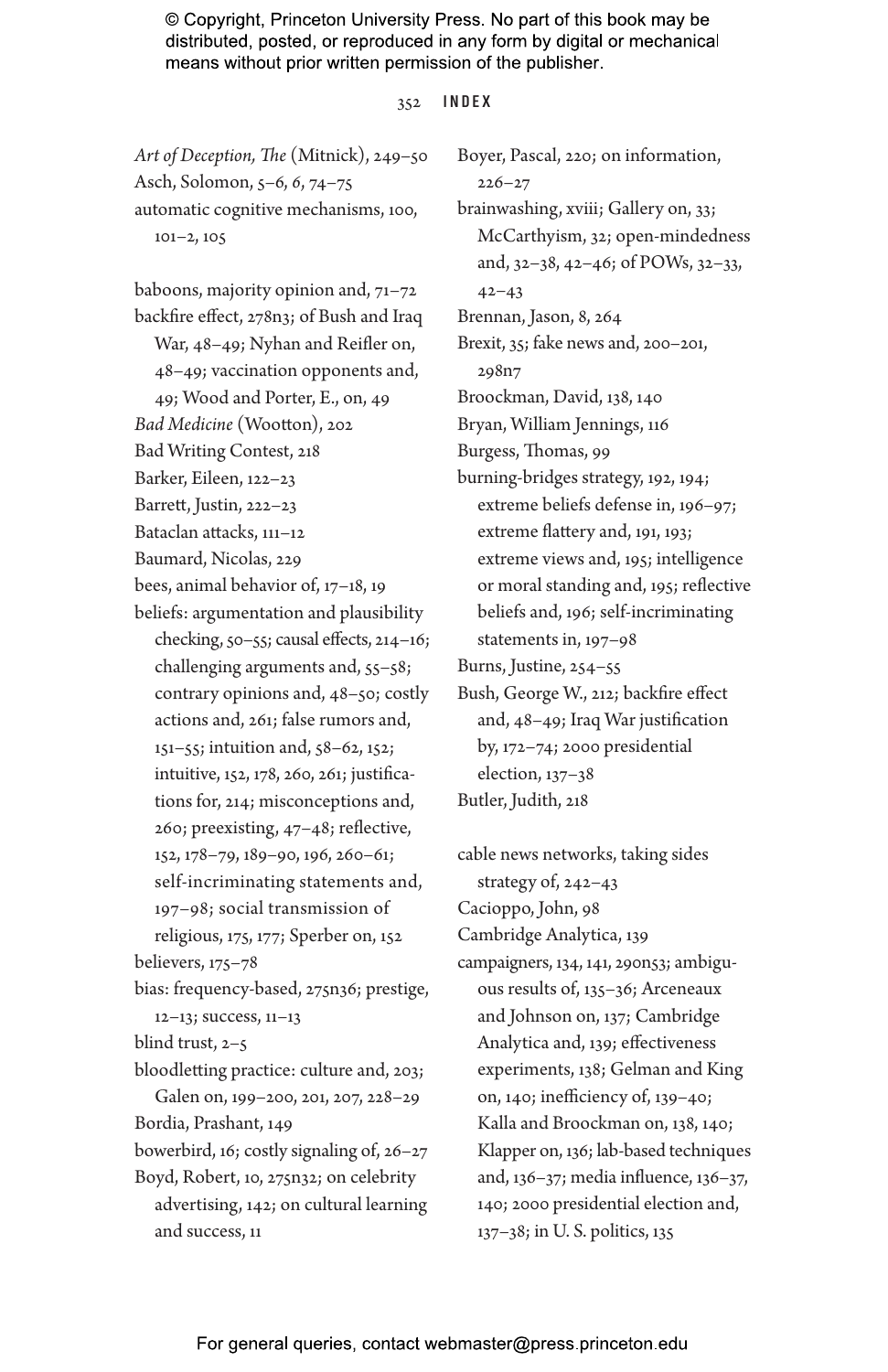#### index 353

Canetti, Elias, 97 Caplow, Theodore, 149, 150 cascade, of influence, 285n56 Catholic Church: Children's Crusade and, 2; Enlightenment and, 264; mass persuasion and, 144; preachers and, 124–25, 127 celebrities: advertisers and, 143; Boyd and Richerson on advertising and, 142; prestige bias and suicide of, 12; relevant cultural products and, 156–57 challenging arguments, 55–58 charismatic authority, xiv; counterintuitiveness and, 225–26; of Lacan, 225 Chiarella, Sabrina, 103–4 children: culture continuity and, 9, 274n27; Dawkins on gullibility of, 9; gullibility of, 9, 45–46; incentives and, 86–87; intuition displayed by, 68–69; open vigilance mechanisms and, 248; selective ignorance of, 103 Children's Crusade, 2; Pope Innocent III influence on, 3 chimpanzees, communication signals of, 40–41 China Cultural Revolution, 132–34, 289n37 Chopra, Deepak, 238–39, 303n59 Christians: millenarian movements, 120–21; Stark on, 122 Cleon, 114–16 Clinton, Bill, 2 Clinton, Hillary, 2, 212, 260; fake news on, 201, 205 Clooney, George, 142–43 coarse cues, for trust, 240–41, 247–50, 254, 255 cognitive mechanisms: automatic and mandatory, 100, 101–2, 105; to find allies, 241; gullibility and, 257

cognitive sophistication: credulity and, 35; gullibility association with, 38; open-mindedness and, 38–42 commitment signals, 89; epistemic modals for, 90; Tenney on, 90–91 communication: adaptations in, 18; adversarial relationships and, 22–23; animal behavior and, 16–18; conflicts and evolution of, 18–20; cues in, 18–19; diligence in, 92; emotional signals in, 104–5; failures in, 20–22; omnivorous diets evolution analogy, 39–42; signals in, 18, 25–28; success in, 22–25; vigilance in, 15–29 Communist Party, Chinese, 133 *Company of Strangers, The* (Seabright), 240 competence: best knowledge and, 76–77; in performance, 68; preschoolers on, 76; in wide audience, 113 con men: 419 Nigerian scam, 250–51; in *The Sting*, 248–49; Thompson as, 249–50 Condorcet, Marquis de, 3, 71 Condorcet jury theorem, 71, 73 confessions: eyewitness testimony and, 182; interrogators and, 184, 295n14; in Japan, 185; Kassin and Wrightsman on, 184; shame and, 295n23; of witches, 185–90 conformity: Asch experiments on, 5–6, *6*, 74–75; Gallup on, 75–76; Milgram experiments on, 6–8, 75, 232–33; Moscovici on, 5–6 conformity bias, 13; cultural learning and, 11; Japanese kamikaze and, 12 Conis, Elena, 60 conspiracy theories, 164, 172, 269–70; of Jones, 4, 228; as threat, 158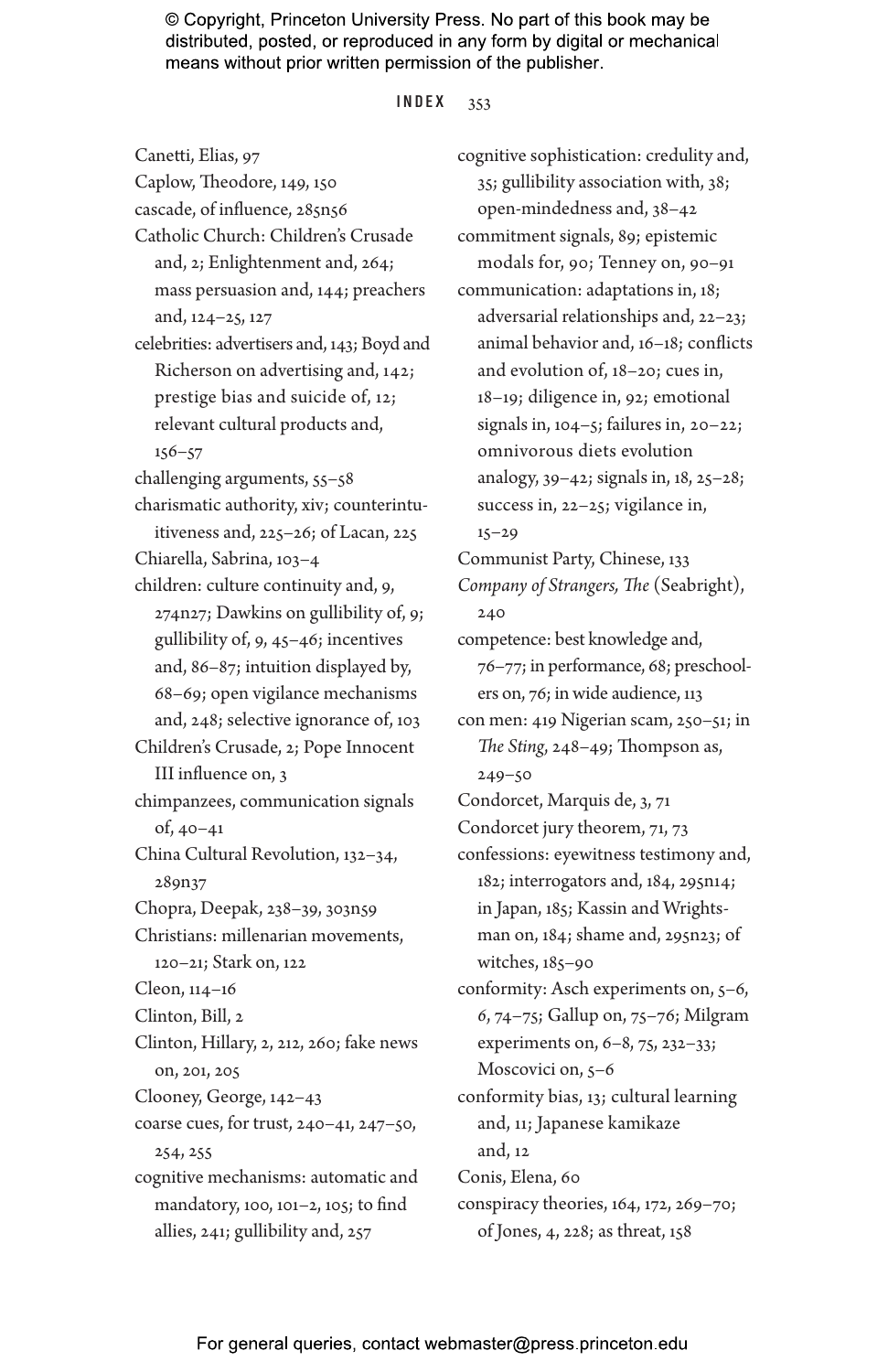#### 354 index

contagion analogy, 105, 108; on crowds, 96; Espinas on, 98; in New York, 95; pathogens and, 97, 106–7; Sighele on moral, 96; social media and, 96–97; in Tanganyika, 95–96; transmission of emotions and, 106 contrary opinions, beliefs and, 48–50 control, of facial expressions, 100, 284n26 Correa, Angela, 181 costly actions, beliefs and, 261 costly signals: bowerbirds and, 26–27; in communication, 25–26, 241–42; Zahavi on, 26 counterempathy, 105 counterintuitive scientific theory, 231–33, 237–38, 270 counterintuitiveness, 218; argumentation and, 221–22; charismatic authority, 225–26; concepts and, 219–20; on inertia, 224, *224*; in intuition, 222–23; intuitive thinking and, 222–23; reflective beliefs and, 261; religious concepts and, 220, 222–23; scientific concepts and, 220–21, 223, *224*; shallowness and, 225 credulity: adaptive, 9–13; cognitive sophistication and, 35; Gilbert experiments on, 36–37, 43–44; gullibility compared to, 273n4; Heraclitus on, 8–9; observers on, 4 crisis, rumors of, 147–48, 158–59 *Crowd in the French Revolution* (Rudé), 108–9 crowd psychology: Heraclitus on, 34; Le Bon, Tarde and Taine on, 34, 96; politics and, 34 crowds: contagion of feelings in, 96; panic in, 111–12; rational, 108–12 *Crucible, The* (Miller), 185

crusades, 2, 3, 126 cues, 161; for changing mind, 259; coarse, for trust, 240–41, 247–50, 254, 255; in communication, 18–19; evolutionarily valid, 73, 74; liars nonverbal, 78–79 cultural learning: conformity bias and, 11; success bias and, 11; from successful individuals, 11 culture: bloodletting practice and, 203; children and continuity of, 9, 274n27; exhaustive cultural transmission and, 9; human survival and, 10; maladaptive practices in, xiv, 13; religious beliefs and, 294n21 Cunningham, Steven, 181 curiosity, about rumors, 155–59

Dalai Lama, 294n15 Dao, David, 146, 165, 292n2 Darjeeling landslide, Sinha on rumor of, 147 Darwin, Charles, 99 Dawkins, Richard, 9 death penalty, justifications for, 210 deception detection, 78 demagogues: of Bryan and Long, 116; Cleon, 114–16; existing opinions relied on by, 114–18; of Hitler, 116–21 democracy, 210, 211, 264; Plato on, 3 Democrats, MSNBC and liberal, 242–43 Deskovic, Jeffrey, 181, 183 Dezecache, Guillaume, 98, 102 DiFonzo, Nicholas, 149 Diggory, James, 150–51 diligence, 83–84, 92, 282n20 Dimberg, Ulf, 97–98

discussion groups, polarization in, 209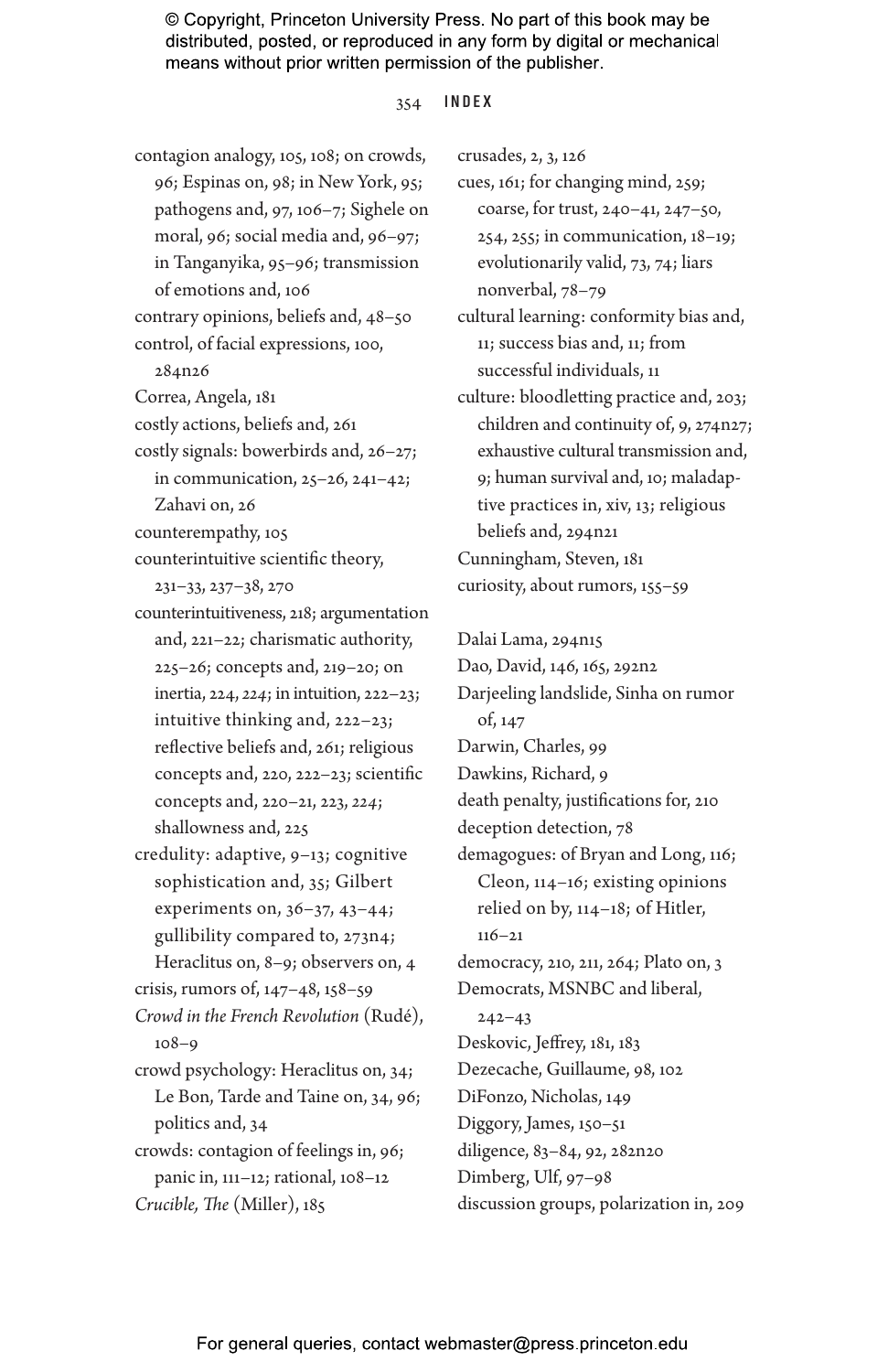#### index 355

Dockendorff, Martin, 71 Duna, 294n16; reflective beliefs of, 178; religious beliefs of, 176–77; San Roque on, 176 Echols, Catharine, 86–87 economic games experiments, on trust, 254–55, 304n28 Eich, Ritch, 147 Ekman, Paul, 79–80 *Emotional Contagion* (Hatfield, Cacioppo, Rapson), 98 emotional signals, in communication,  $104 - 5$ emotional vigilance, 104; automatic and mandatory mechanisms in, 101–2, 105; children selective ignorance and, 103 Engels, Friedrich, 13, 124 Englis, Basil, 97, 105 *Enigma of Reason, The* (Sperber), 57 Enlightenment, 3, 126, 263; Catholic Church and, 264 entertainment, Acerbi on fake news, 208, 299n36 epistemic modals, for commitment, 89–90 epistemic vigilance, Sperber on, 31 Eriksson, Kimmo, 231–32 Espinas, Alfred, 98 Eusebius, 122 Evans-Pritchard, E. E., 186 evidentials: of Duna, 176–77; of Kaluli language, 178–79; in language, 168–69 evolution: of communication, 18–20; by natural selection, 19; of omnivorous diets analogy, 39–42 evolutionarily valid cues, 73, 74 exonerations, in false confessions, 182

extreme beliefs defense, in burning bridges strategy, 196–97 extreme flattery, in burning bridges strategy, 191, 193 extreme views, in burning bridges strategy, 195 eyewitness advantage, 65; informational access and, 64 face recognition, 156 facial expressions, 79, 80, 98–99; control of, 100, 284n26 failures, in communication, 20–22 fake news, 199; Acerbi on entertainment of, 208, 299n36; beliefs causal effects

and, 214–16; of Brexit, 200–201, 298n7; on Clinton, H., 201, 205; *Collins* dictionary on, 200; justifications and, 206–8; polarization and, 208–11; political, 207–8; sensationalism and, 215–16; in social media, 207, 298n11, 299n32; Trump election and, 200–201, 204–5, 207, 215, 298n7; U.S. polarization, 211–14

- false beliefs, 202, 266; from trust, 245 false confessions, 197; coerced, 182; of Deskovic, 181, 183; exonerations and, 182; persuasion and, 182; voluntary, 182
- false rumors, 148–50, 263, 269, 292n13; belief in, 151–55; lack of action following, 153–54; social costs of, 161–62, 171–72; about threats, 157–58; on Twitter, 158
- fax model of cultural transmission, 9, 10 feelings: of anger, 100; contagion of, 95–98, 105–8; Darwin on, 99; emotional vigilance, 101–5; expression of, 100; Frank on, 99–100; passion without reason, 98–101; pathogens and, 97, 106–7; rational crowds and, 108–12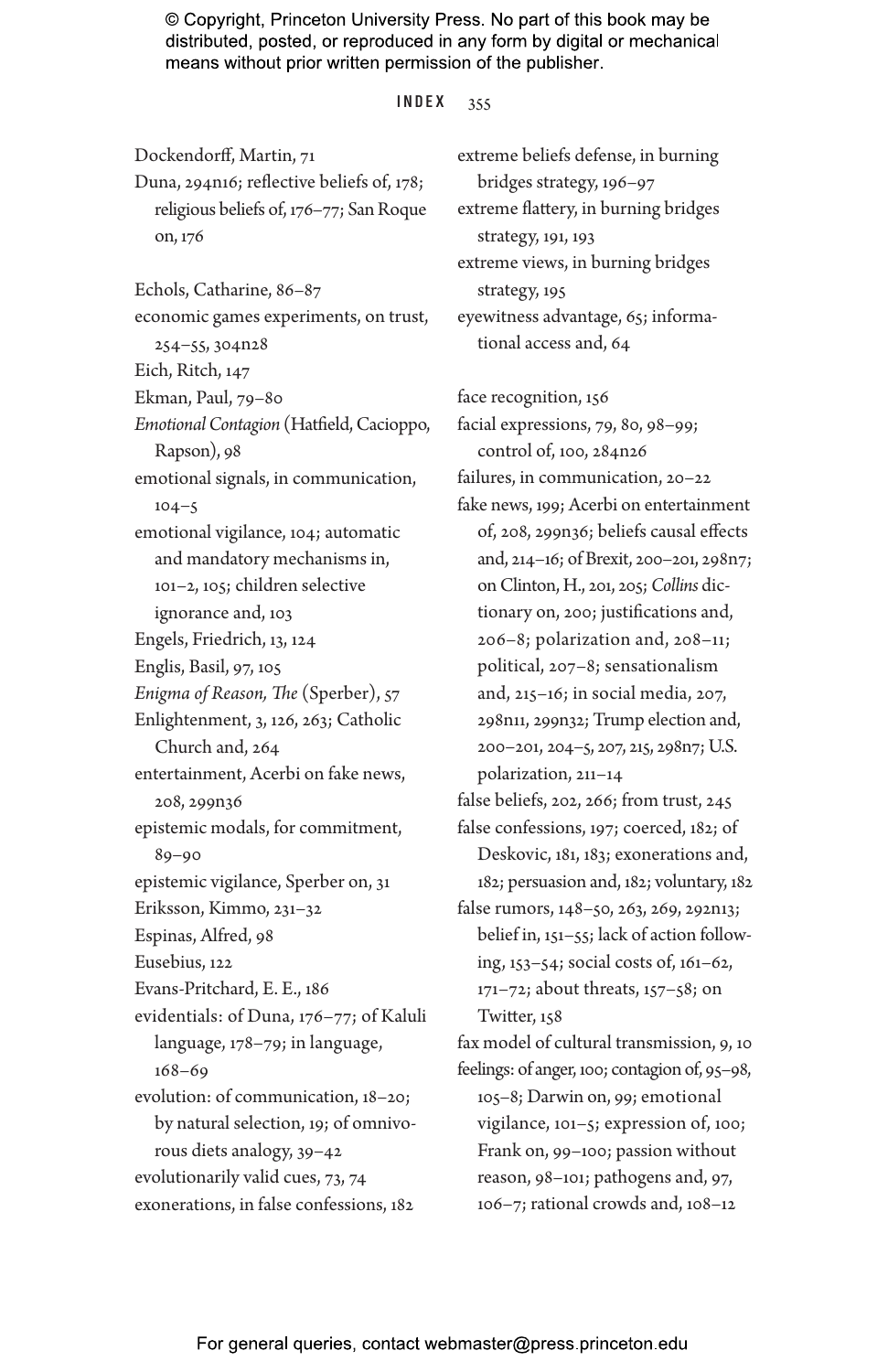#### 356 index

Fershtman, Chaim, 254 Fiorina, Morris, 211 flattery, extreme, 191, 193, 296n40 flattery inflation, Márquez on, 195 419 Nigerian scam, 250–51 Fox News Channel: conservative Republicans and, 242–43, 245–46; studies on politics effects of, 245–46 Frank, Robert, 99–100 French Revolution, 108–9 frequency-based bias, 275n36 Freud, Sigmund, 78 friction and flooding, Roberts on, 133

Galen: bloodletting practice by, 199–200, 201, 207, 228–29; humoral theory of disease support by, 199–200 Gallery, Daniel, 33 Gallup, Andrew, 75–76 Galton, Francis, 71 Gardner, Howard, 68 gazelles. *See* Thomson's gazelles Gelman, Andrew, 140, 246 Gendelman, Max, 86 gene-culture coevolution, 13; Boyd and Richerson on, 10 Gentzkow, Matthew, 212–13 German soldiers studies, and Nazi propaganda, 130–31 *Germinal* (Zola), 262–63 Gervais, Will, 37–38 Gilbert, Daniel: credulity experiments on, 36–37, 43–44; on gullibility, 8 Gil-White, Francisco: on prestige bias, 12; on success bias, 11–12 Gneezy, Uri, 254 God: Barrett on canonical features of, 223; omniscience of, 217, 223, 230, 302n34; religious concept of, 220 Gödel, Kurt, 56

Goebbels, Joseph, 128, 129, 135 Goldman, Alvin, 238 Gore, Al, 33, 212; 2000 presidential election, 137–38 groups: affiliation signals for, 241; argumentation and small group, 113; membership costs in, 191–92; polarization in discussion, 209 gullibility,  $13-14$ ; of children,  $9, 45-46$ ; cognitive sophistication association with, 38; credulity compared to, 273n4; Dawkins on children, 9; examples of, xiii–xiv; Gilbert on, 8; gullible about, 262–65; Trump election and, 35, 276n15 guru effect, 238; Lacan and, 234–36; obscure statements and, 234; Sperber on, 234

Haig, David, 21 *Handbook of the Law of Evidence* (McCormick), 182 Hatfield, Elaine, 98 Henrich, Joe: on cultural learning and success, 11; on prestige bias, 12; on success bias, 11–12 Hepach, Robert, 104 Heraclitus: on credulity, 8–9; on crowd psychology, 34 hidden dependencies: open vigilance mechanisms and, 174; religious beliefs and, 176; sourcing and, 172–75 historical evidence, 56-57 *History of the Peloponnesian War* (Thucydides), 167 Hitler, Adolf, 34; as demagogue, 116–21; as propagandist, 128; Selb and Munzert on, 116 *Hitler Myth, The* (Kershaw), 116 Ho Chi Minh, 191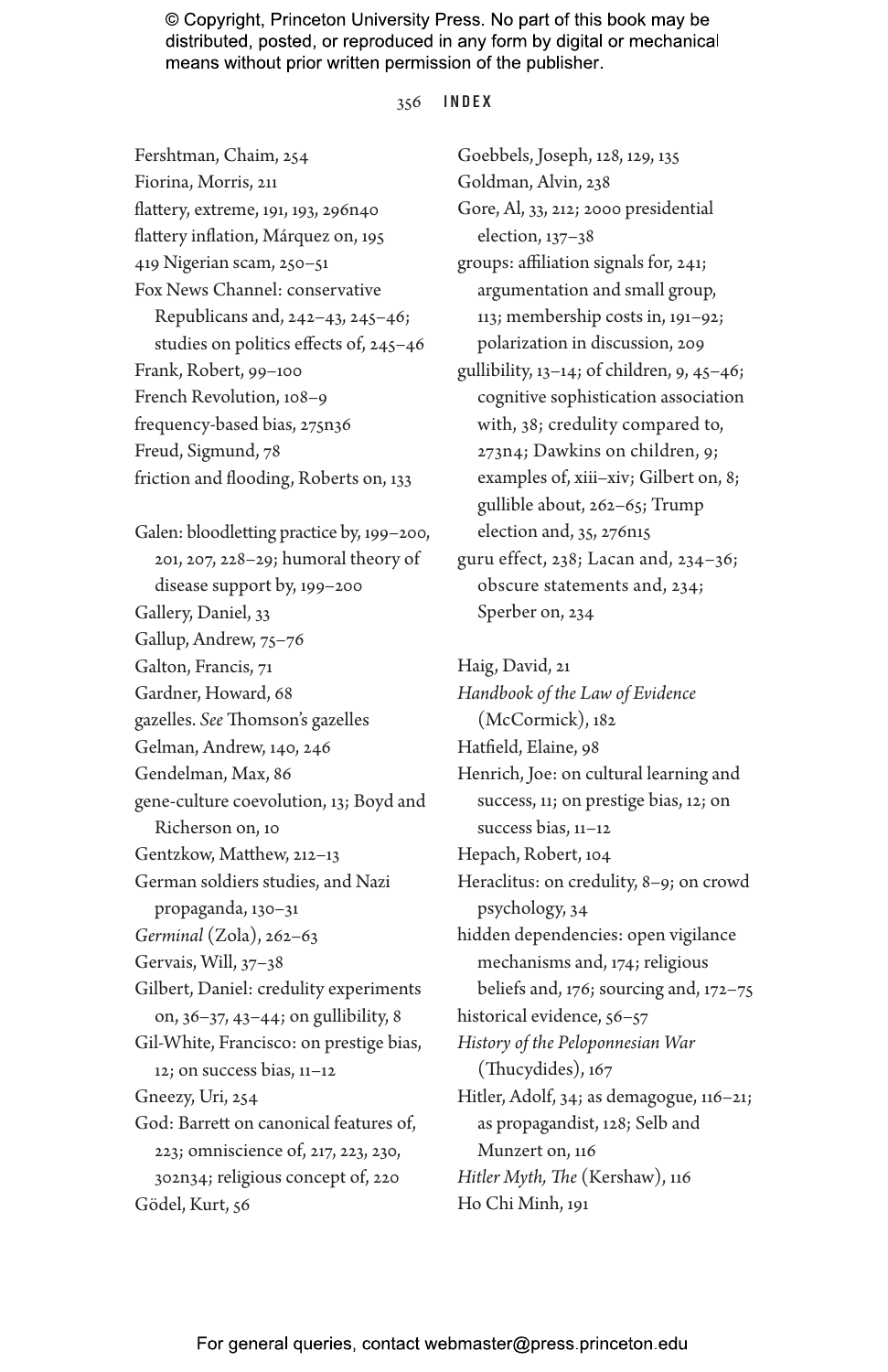#### index 357

214–15; Galen support of, 199–200 Hussein, Saddam, 48–49, 173, 190 Iannaccone, Laurence, 124 Icke, David, 172 ideological polarization, 212–13 illusion of unanimity, 112 imitation, reliable expertise and, 66–67 immigration, Trump on, 268 incentives, 282n26; alignment of, 84–85, 86, 88, 92, 282n24, 283n29; children and, 86–87; Gendelman and Kirschner example, 86; reputation monitoring, 88; Reyes-Jaquez and Echols experiment on, 86–87; Sniezek study on, 85–86; social alignment of, 89; trust and, 84–87 inclusive fitness, 19, 20 individuals: cultural learning from successful, 11; signals for affiliation of, 241; stock in majority opinion, 70–71 inefficiency, of campaigners, 139–40 inferences, 59, 170 influence: cascade of, 285n56; difficulty of, xvi; power of, 15 information: Boyer and Parren on, 226–27; gains, trust and, 252–54; rejection, 93; relevance of, 159–60; social cost of inaccurate, 246; social relevance of, 159–60; spread of, 160, 161 informational access: experiments on, 64, 65; eyewitness advantage and, 64; Robinson on, 64 informational environment, open vigilance mechanisms and, xvii InfoWars website, 228 Innocent III (pope), Children's Crusade influenced by, 3 insight problems, 51

humoral theory of disease, 202–4,

intelligence, 68, 195 interlocutors: opinion of, 283n31; sourcing and, 166, 170–71 interrogators, confessions and, 184, 295n14 intuition, xvii, 277n22; beliefs and, 58–62, 152; children display of, 68–69; counterintuitiveness and thinking in, 222–23; soundness of, 54 intuitive beliefs, 152, 261; misconceptions of, 260; religious beliefs and, 178 intuitive physics, 223–24, *224* Iraq War: backfire effect and, 48–49; Bush justification for, 172–74

Japan: confessions in, 185; kamikaze, conformity bias of, 12 Johnson, Martin, 137 Jones, Alex: conspiracy theories of, 4, 228; Welch influenced by, 4 Jordan, Michael, 142 justifications, 237; for alternative treatments, 206–7, 214; for beliefs, 214; competition and, 207; for death penalty, 210; fake news and, 206–8; of Iraq War, by Bush, 172–74; for negative judgments, 206; polarization and, 208–9; reputation credit and, 227–29

Kahneman, Daniel, 35–36, 37 Kalla, Joshua, 138, 140 Kaluli language, evidentials of, 178–79 Kassin, Saul, 184 Kay, Jonathan, 153 Kershaw, Ian, 116, 118; on Nazi propaganda, 129–30, 131, 259 Kierkegaard, Søren, 70 Kim, Eunji, 205 Kim, Jin Woo, 205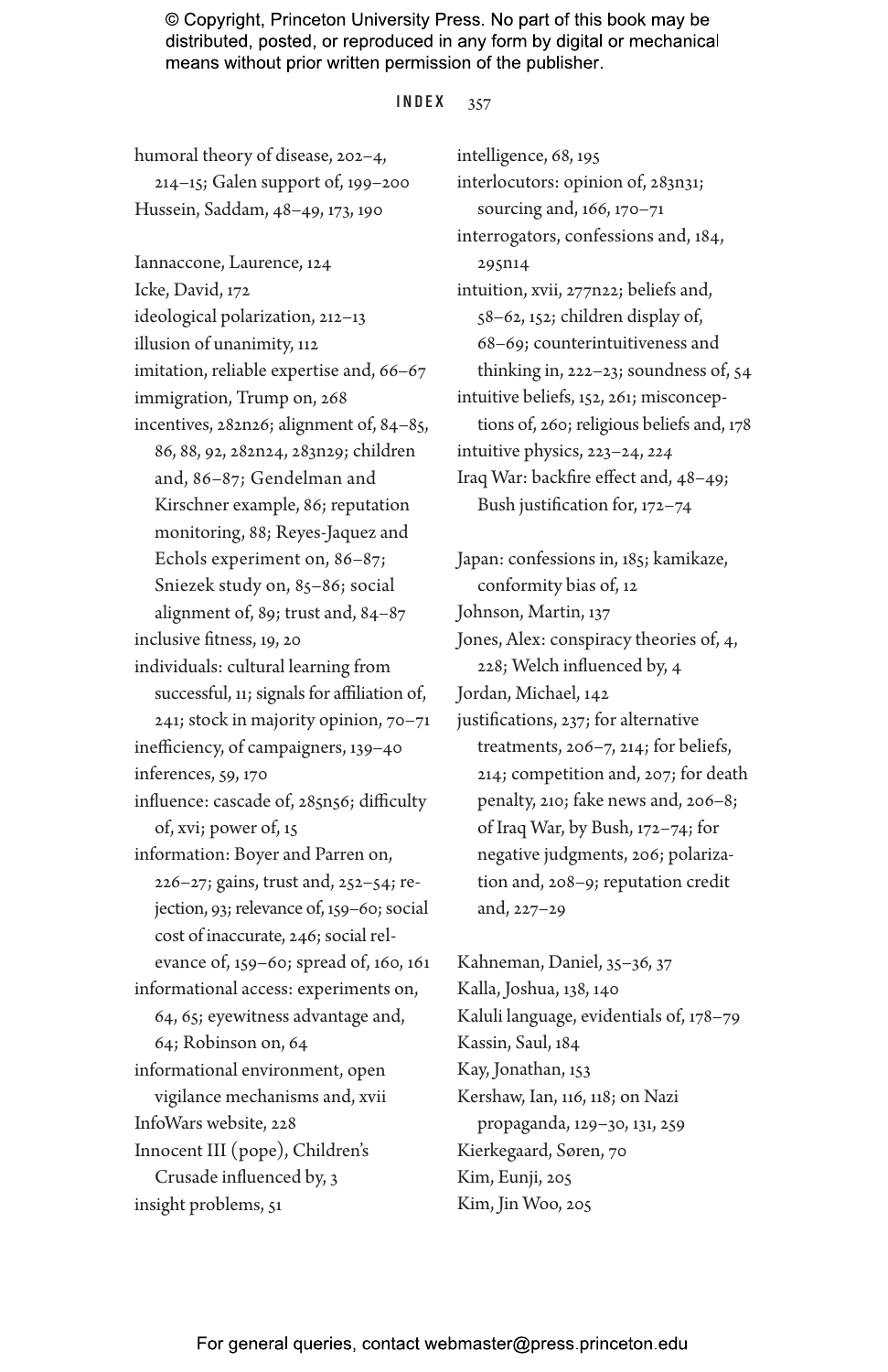#### 358 index

Kim, Young Oon, 123 Kim Jong-il, xiv, xviii, 190–91, 195; extreme flattery and, 193, 296n40 Kim Jong-un, 190, 296n40 kin selection, alarm calls and, 22 King, Gary, 140, 246 Kirschner, Karl, 86 Kishinev accusations, rumors on, 200, 204, 215 Klapper, Joseph, 136 knowledge, best: competence and, 76–77; eyewitness advantage, 64–65; majority pull and, 74–76; past performance, 67–69; rationality, 70–74; reliable expertise, 65–67 Koji, Aoki, 110 Korean War, POWs brainwashing in, 32–33, 42–43

Lacan, Jacques, 218, 238, 239; charismatic authority of, 225; guru effect and, 234–36; obscurity of, 234–36; teachings of, 219 Laland, Kevin, 11 language: and evidentials, 168–69; and Kaluli evidentials, 178–79; Wanka Quechua, on sourcing, 168–69 Lanzetta, John, 97, 105 Latour, Bruno, 219 leaders, charismatic, xiv, 225–26 learning: cultural, 11; open vigilance mechanisms for, 258–59; transfer effects in, 280n11 Le Bon, Gustave, 34, 96 Le Roy Ladurie, Emmanuel, 125 Levine, Tim, 82 Lévi-Strauss, Claude, 225, 236 liars, 282n17; detection of, 78; Levine on, 82; nonverbal cues of, 78–79; Reid on, 82

*Lie to Me* television show, 79 logical problems, arguments and, 51–52 Long, Huey, 116 Luther, Martin, 58 lying, trust and, 81–82 Lysenko, Trofim, 266

Madden, Joah, 27 majority opinion, xiv; assembly example, 70–71, 72, 73; of baboons, 71–72; Dockendorff, Schwartzberg, Mercier on, 71; evolutionarily valid cues and, 73, 74; Galton on aggregation and, 71; individuals stock in, 70–71; Kierkegaard on, 70; Morgan experiment on, 72–73; Munroe *xkcd* "Bridge" comic strip on, 71, *72*; resistance to, 74–76; Twain on, 70 maladaptive cultural practices, xiv, 13 mandatory cognitive mechanisms, 100, 101–2, 105 Mao Zedong, 266–67 *Maps of Meaning* (Peterson), 238 Márquez, Xavier, 133; on flattery inflation, 195 Marx, Karl, 13, 124 mass conversions, from preachers, 122 mass persuasion, xviii, 14, 259; Catholic Church and, 144; patterns of, 143; plausibility checking and, 113–14; resistance and, 144 mass psychogenic illness, 106–8 McCain, John, 205 McCarthy, Jenny, 60 McCarthyism, 32 McCloskey, Michael, 223 McCormick, Charles, 182 media: campaigners influence and, 136–37, 140; Gelman and King on

For general queries, contact webmaster@press princeton edu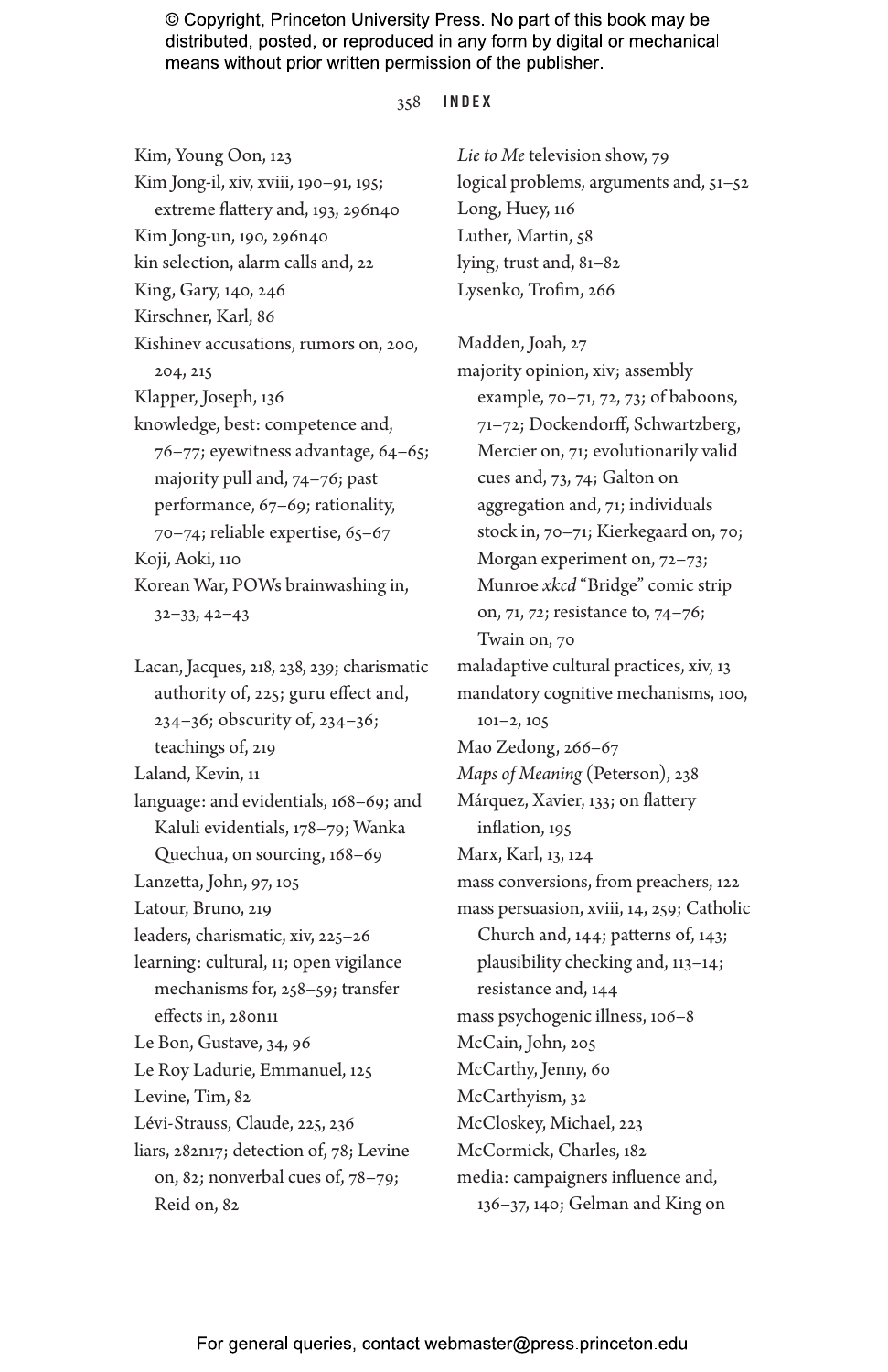#### index 359

politics influenced by, 246; mass, 160. *See also* fake news; social media *Mein Kampf* (Hitler), 128 membership costs, in groups, 191–92 *Meno* (Plato), 53 Mercier, Hugo, 71, 73 microexpressions, trust and: Ekman on, 79–80; Porter, and ten Brinke on, 80–81 Milgram, Stanley, 6–8, 75, 232–33 millenarian movements: Christian, 120–21; prophets and, 119–20; Weber on, 120 Miller, Arthur, 185 minimal plausibility, rumors and,  $160 - 62$ misperception, of partisanship and polarization, 244 Mitnick, Kevin, 249–50 Miton, Helena, 74 Moonies, 121, 123; Barker on, 122 moral contagion, 96 Moreau, Sabine, 63, 64 Morgan, Thomas, 72–73 Morin, Edgard, 167 Mormonism, 121, 122 Moscovici, Serge, 5–6 movements: Cattle-Killing, 118–19; millenarian, 119–21; New Religious Movements, 121–24; in public opinion, 268; Truth, 153 MSNBC, liberal Democrats and,  $242 - 43$ Munroe, Randall, 71 Munzert, Simon, 116 Mussolini, Benito, 34

natural selection, 28; evolution by, 19 Nazi propaganda, 143–44; Kershaw on effectiveness of, 129–30, 131, 259

negligence, 83–84 New Religious Movements, 121, 122; Anthony on, 123–24 9/11 terrorist attacks: rational crowds and, 111–12; reflective beliefs on, 260; rumors of, 165 Nongqawuse, Xhosa influenced by,  $2 - 4, 118$ nonverbal cues: Freud on, 78; for liars, 78–79 Norenzayan, Ara, 37–38 Nyhan, Brendan, 48–49, 205

Obama, Barack, 146, 205–6 omniscient God, religious beliefs of, 217, 223, 230, 302n34 omnivorous diets evolution analogy, 39–42 open vigilance mechanisms, xv, 292n20; arms race analogy for, 31–32, 38, 41, 46; burning bridges and, 191–98; children and, 248; confessions and, 182–90, 295n23; cues for, 18–19, 73–74, 78–79, 161, 240–41, 247–50, 255; current informational environment and, xvii; hidden dependencies and, 174; information rejection and, 93; for learning, 258–59; mass persuasion and, xviii, 14, 113–14, 133, 143–44, 259; motivations for, xviii; openmindedness and, 30–46, 54, 58, 63; plausibility checking in, 47–48, 50–55, 113–14, 221; psychological experiments on, 144–45; reasoning and, 52–54, 58, 98–101; sourcing and, 166–75, 238n38 open-mindedness, 30–31, 63; cognitive sophistication and, 38–42; reasoning

and, 54, 58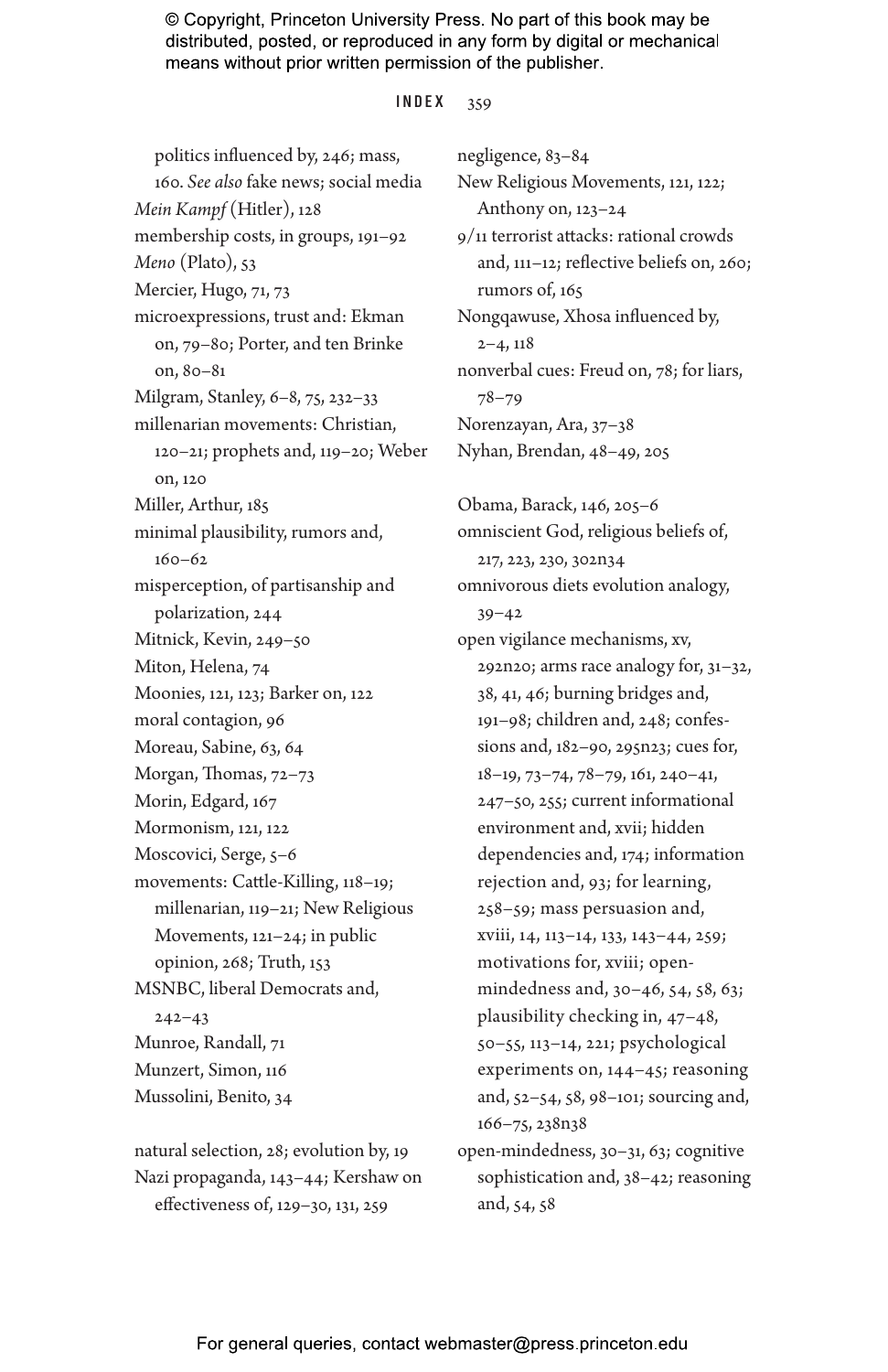#### 360 index

opinion: advertisers and preconceived, 141; beliefs and contrary, 48–50; convergence of, 174; demagogues' reliance of existing, 114–18; of interlocutors, 283n31. *See also* majority opinion; public opinion Origgi, Gloria, 179 Osborne, Sarah, 185–86 Osnos, Evan, 132 overconfidence: reputation and, 91–93; trust and, 90–92, 283n37

panic, in crowds, 111–12 pareidolia, *157* Parren, Nora, 226–27 partisanship: of cable news networks, 242; misperception of, 244 *Passions within Reason* (Frank), 99 past performance: best knowledge and, 67–69; evaluation of, 66; reliable expertise and, 65–66; reputation credit and, 226 pathogens: Canetti on, 97; contagion analogy and, 97, 106–7 Peires, Jeff, 118 Peloponnesian War, 1 performance: examples of, 69; observations of, 68; from observed to competence, 68; past, 65–69, 226 persuasion: false confessions and, 182. *See also* mass persuasion Peterson, Jordan, 238 Planck, Max, 56 Plato, on democracy, 3 plausibility checking, 47–48, 221; argumentation beyond, 50–55; insight problems and, 51; mass persuasion and, 113–14 polarization: on death penalty, 210; in discussion groups, 209; fake news and,

208–11; Gentzkow and Shapiro on ideological, 212–13; justifications and, 208–9; misperception of, 244; political, 210, 213; social media and, 210–11 polarization, U.S., 214; Fiorina on, 211; impression of increased, 212; in politics, 211; social media users and, 212–13, 244 politics: advertisers and campaigns in, 141; crowd psychology and, 34; fake news in, 207–8; Gelman and King on media influence on, 246; polarization in, 210, 213; public opinion and, 267–68; trust and, 94; U.S. polarization in, 211 Porter, Ethan, 49 Porter, Stephen, 80–81 Postman, Leo, 147 Poulin-Dubois, Diane, 103–4 Pound, John, 149 Powell, Colin, 173 preachers: Catholic Church and, 124–25, 127; crusades and, 2, 3, 126; Eusebius on, 122; mass conversions and, 122; Mormonism and, 121, 122; New Religious Movements, 121, 122, 123–24 predator-deterrent signals, 23–24 preexisting beliefs, 47–48 pregnancy, 17, 20, 21, 28 prestige bias, 13; celebrity suicide and, 12; Henrich and Gil-White on, 12 prisoners of war (POWs), 32–33, 42–43 propagandists, 264–65; China Cultural Revolution, 132–34, 289n37; failures of, 133; Goebbels, 128, 129; Hitler as, 128; Soviet, 131–32; threats and, 134 prophets, 117, 121; millenarian movements of, 119–20; Xhosa and Nongqawuse as, 2–4, 118–19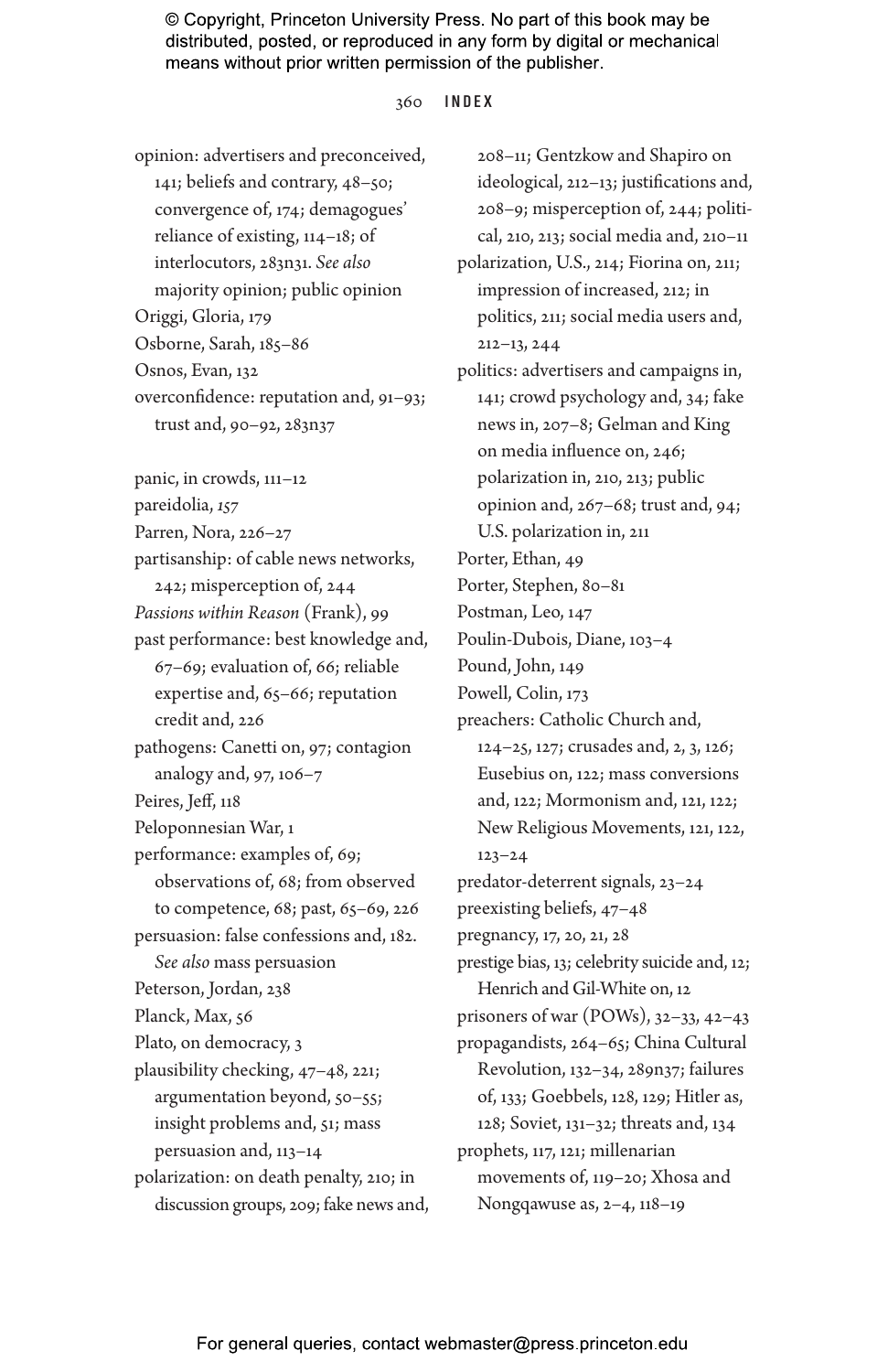#### index 361

*Psychology of Rumor, The* (Allport and Postman), 147 public opinion: movements in, 268; politics and, 267–68; thermostatic model of, 268 punishment, for unreliable messages, 88 Putin, Vladimir, 265, 305n18; Trump and, 267

Rapson, Richard, 98

rational crowds: Koji on, 110; Bataclan attacks and, 111–12; England peasant revolt and, 109–10; in French Revolution, 108–9; illusion of unanimity and, 112; 9/11 terrorist attacks and, 111–12; panic and, 111–12; Red Guards spontaneous mobs, 110; Shays' Rebellion, 110; soldiers and, 112

- reasoning: in arguments, 52–53; openmindedness, 54, 58; vigilance and, 54
- reflective beliefs, 152; burning bridges strategy and, 196; counterintuitiveness and, 261; of Duna, 178; on 9/11 terrorist attacks, 260; Origgi on, 179; religious beliefs and, 178; in witchcraft, 189–90

Reid, Thomas, 82

- Reifler, Jason, 48–49
- reliable expertise: best knowledge and, 65–67; imitation and, 66–67; past performance and, 65–66; preschoolers on, 76
- religious beliefs, 288n68, 288n75; Baumard on, 229; culture and, 294n21; of Duna, 176–77; hidden dependencies and, 176; of omniscient God, 217, 223, 230, 302n34; reflective instead of intuitive, 178; social transmission of, 175, 177; variety of, 217; in world religions, 230

religious concepts: counterintuitiveness and, 220, 222–23; of God, 220 religious people, trust in, 247 *#Republic: Divided Democracy in the Age of Social Media* (Sunstein), 210 Republicans, Fox News Channel and conservative, 242–43, 245–46 reputation: incentives and monitoring of, 88; overconfidence and, 91–93; trust and, 87–90 reputation credit, 230, 237; justifications and, 227–29; past performance and, 226; threats in, 226–27, 228; valuable information and, 226 Reyes-Jaquez, Bolivar, 86–87 Rice, Condoleezza, 173 Richerson, Peter, 10, 275n32; on celebrity advertising, 142; on cultural learning and success, 11 rituals, 10 Roberts, Margaret, 133 Robinson, Elizabeth, 64 Romans, Humbert de, 125–27 Rothbard, Murray, 194 Rudé, George, 108–9 *rumeur d'Orléans*, 146, 148, 153–55, 161–64, 200; Morin on, 167; sources and, 166, 171 rumors: acting on, 165; anxiety and, 147–48; of crisis, 147–48, 158–59; about Dao and United Airlines, 146, 165, 292n2; on Darjeeling landslide, 147; escape from reality and, 162–64; exaggerated threats and, 261–62; on Kishinev accusations, 200, 204, 215; metarumors and, 295n40; minimal plausibility and, 160–62; of  $9/11$ terrorist attacks, 165; about Obama, 146, 205–6; rabies outbreak, 150–51; rewarding relays of, 159–60; of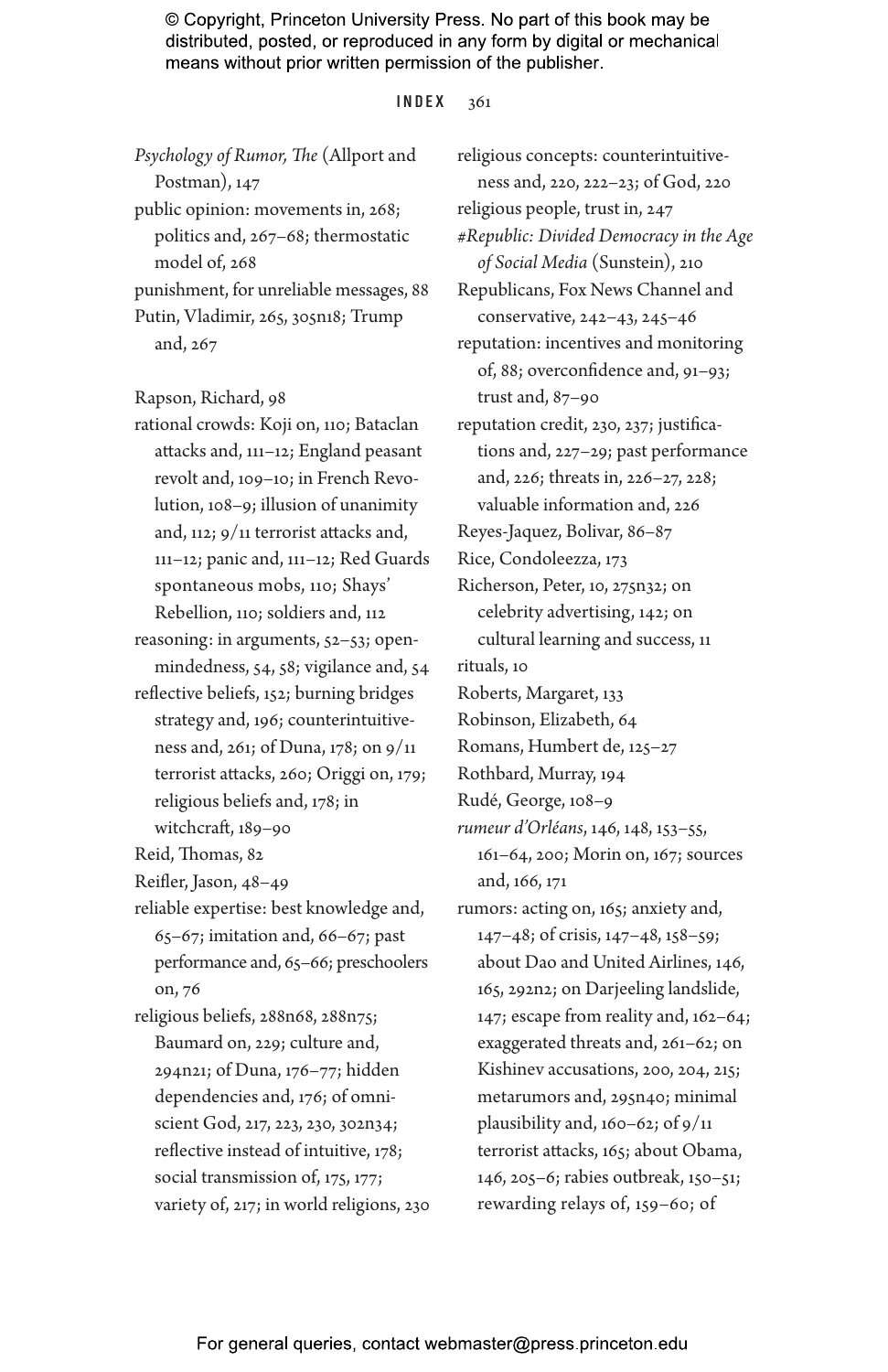#### 362 index

#### rumors (cont.)

*rumeur d'Orléans*, 146, 148, 153–55, 161–64, 166–67, 171, 200; sourcing quality and, 166–67; spontaneous tracking of, 150–51; unfettered curiosity and, 155–59; about University of Michigan strike, 147, 151; wartime, 149; workplace, DiFonzo and Bordia on, 149; on World War II Japanese treason, 151, 153

Salem witch trials: Osborne and, 185-86; Tituba's confessions in, 186, 189 San Roque, Lila, 176 Schieffelin, Bambi, 179 Schwartzberg, Melissa, 71 scientific concepts, counterintuitiveness and, 220–21, 223, *224* scientific theory, counterintuitive, 231–33, 237–38, 270 scientists, absurd ideas of, 217–18 Scott, James, 127 Scott-Phillips, Thom, 102 Seabright, Paul, 240 Selb, Peter, 116 selective ignorance, of children, 103 self-deception, 280n18 self-incriminating statements, 197–98 sensationalism, fake news and, 215–16 Shapiro, Jesse, 212–13 Shays' Rebellion, 110 Sighele, Scipio, 96 signals, in communication, 18, 27–28; automatic emotional reactions, 97–98; of chimpanzees, 40–41; commitment, 89–90; costly, 25–26, 241–42; for individual or group affiliation, 241; predator deterrent, 23–24; unreliable, 20, 25–26, 88, 104; of vervet monkeys, 40

Signer, Michael, 114 Sinha, Durganand, 147 Sniezek, Janet, 85–86 social alignment, of incentives, 89 social cost: of false rumors, 161–62, 171–72; of inaccurate information, 246 social media: Allcott on political polarization and, 213; contagion analogy and, 96–97; fake news in, 207, 298n11, 299n32; polarization in, 210–11; U.S. polarization and users of, 212–13, 244 social relevance, of information, 159–60 social transmission, of religious beliefs, 175, 177 Socratic questioning, 53 sourcing: hidden dependencies, 172–75; interlocutors and, 166, 170–71; rumors and quality of, 166–67; trust and, 283n38; two degrees of separation, 171–72. *See also* evidentials Soviet propaganda, 131–32, 143 Sperber, Dan, 31, 57; on beliefs, 152; on face recognition, 156; on guru effect, 234 spontaneous tracking, of rumors, 150–51 Stalin, Joseph, 32 Stark, Rodney, 122 Sternberg, Robert, 68 Stimson, James, 267 *Sting, The* film, con men in, 248–49 stotting, of Thomson's gazelles, 24–25, 28, 101 Strandburg-Peshkin, Ariana, 71–72 strangers, trust in, 240, 241, 247–51 subliminal influence, xviii, 43, 263, 278n46; brainwashing and, 33–34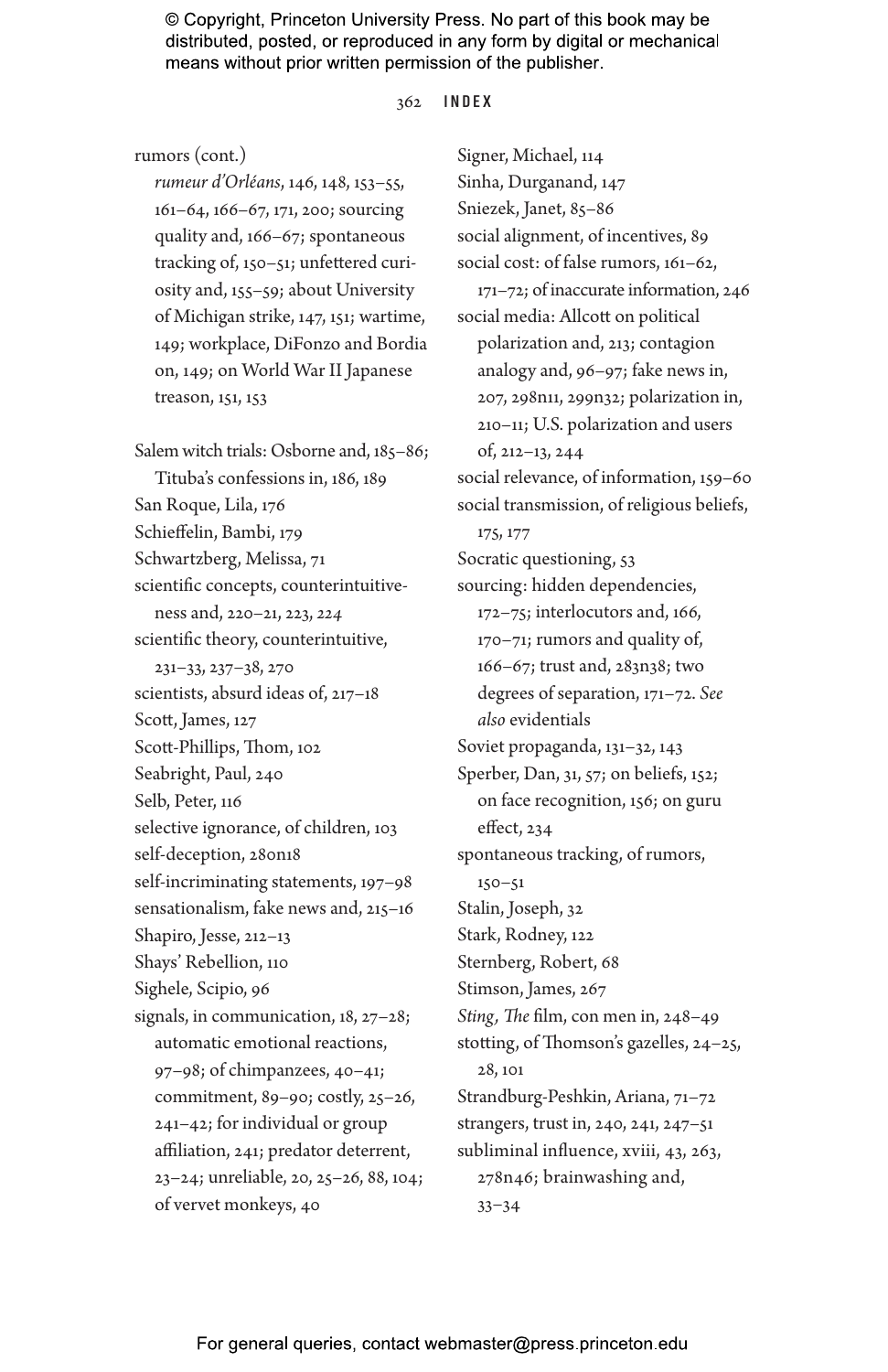#### INDEX  $363$

success bias: athletic products and, 12; Henrich and Gil-White on, 11–12; Marx and Engels on, 13 suggestibility, cost of, xv Sun Myung Moon, 122 Sunstein, Cass, 210 Surowiecki, James, 71 sycophant, credible, 190–91 System 1 and System 2 thought processes, 35–38, 44–45, 277n20

Taine, Hippolyte, 34

taking sides strategy: of cable news networks, 242–43; to gain audiences, 243; with minimal costs, 242; misrepresentations spread by, 243 Tamis-LeMonda, Catherine, 103 Tanganyika, 107; contagion of feelings in, 95–96 Tarde, Gabriel, 34, 96 Tellis, Gerard, 143 ten Brinke, Leanne, 80–81 Tenney, Elizabeth, 90–91 thermostatic model, of public opinion, 268 *Thinking, Fast and Slow* (Kahneman), 35–36 Thompson, Samuel, 249–50 Thomson's gazelles, 16; stotting of, 24–25, 28, 101 threats, 237; conspiracy theories as, 158; false rumors about, 157–58; propagandists and, 134; in reputation credit, 226–27, 228; rumors about exaggerated, 261–62 Thucydides, 3, 167 Tituba, Salem witch trials confession by, 186, 189 transfer effect, in learning, 280n11

Trump, Donald, 212; fake news and election of, 200–201, 204–5, 207, 215, 298n7; gullibility and election of, 35, 276n15; on immigration, 268; Putin and, 267

trust, 78, 93–94, 222; blind, 2–5; calibration of, 255–57; coarse cues for, 240–41, 247–50, 254, 255; damage from breakdown in, 94; economic games experiments, 254–55, 304n28; effective irrational, 251–55; fragile chains of, 269–71; incentives and, 84–87; information gains and, 252–54; lying and, 81–82; negligence and, 83–84; overconfidence and, 90–92, 283n37; reputation and, 87–90; sourcing and, 283n38; in strangers, 240, 241, 247–51; taking sides strategy and, 244–45; in the wrong people, 240–41 Truth movement, Kay on, 153 Twain, Mark, 34–35; on majority opinion, 70 Twitter, false rumors and, 158 two degrees of separation, 171–72 2000 presidential election, of Bush and Gore, 137–38

Unification Church, Stark and Lofland on, 123 United Airlines, Dao and, 146, 165, 292n2 United States, polarization in, 211–14 University of Michigan strike rumor, 147, 151 unreliable signals, 20, 25–26, 88, 104

vaccinations, 61, 269; backfire effect and opponents of, 49; Conis on, 60; Wakefield and McCarthy on, 60 variety, of religious beliefs, 217 vervet monkey, 18–19, 20, 40, 275n11